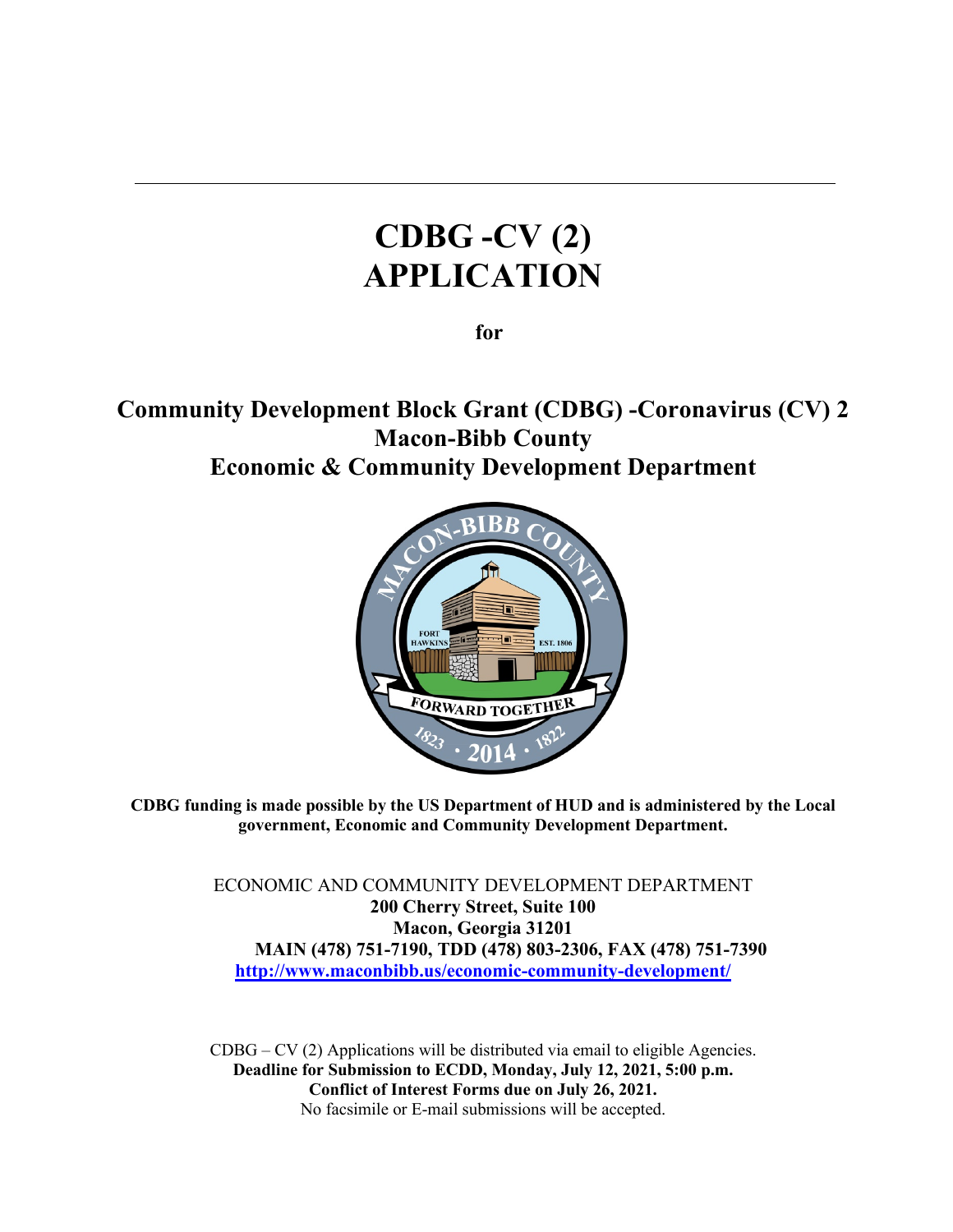# **COMMUNITY DEVELOPMENT BLOCK GRANT (CDBG) - CV MACON-BIBB COUNTY ECONOMIC & COMMUNITY DEVELOPMENT DEPARTMENT CDBG – CV (2)**

# **TABLE OF CONTENTS**

Required Documents Check list – All Applicants

| A.              | Agency Information                                                                           |  |
|-----------------|----------------------------------------------------------------------------------------------|--|
| <b>B.</b>       | Agency Background and Experience<br>Organization Chart                                       |  |
| $\mathcal{C}$ . | Agency/Organization Capacity                                                                 |  |
| D.              | <b>Statement of Need</b>                                                                     |  |
| E.              | <b>Project Description</b><br><b>Program Implementation Schedule</b>                         |  |
| F.              | Program Delivery                                                                             |  |
| G.              | Coordination<br><b>Performance Measures</b><br>Program Goals and Objectives Chart<br>$\circ$ |  |
| Η.              | Leveraging Other Funds                                                                       |  |
| I.              | <b>Additional Support Documents</b>                                                          |  |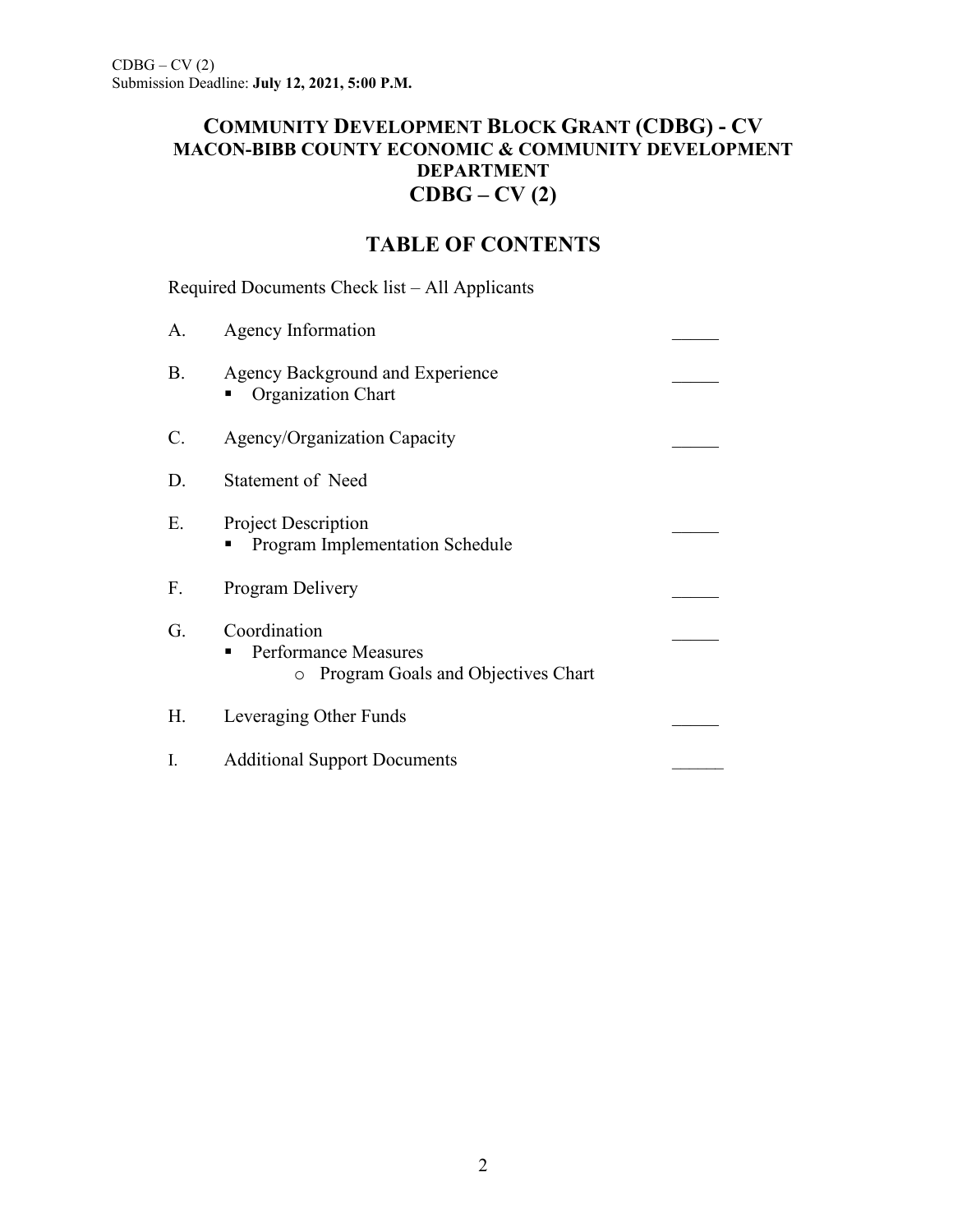### **REQUIRED DOCUMENTS CHECKLIST:**

### **GENERAL REQUIRED DOCUMENTS**

- 1. **Application complete, approved, and signed by Executive Director or Board President** 2. **Complete and accurate CDBG – CV (2) Budget Forms \_\_\_\_\_** 3. **Current 501(c)(3) status (attach documentation)** 4. **Annual financial statement and/or most recent audit, management letter and Agency response** \_\_\_\_\_ 5. **Proposed service/program/project meets one of the CDBG National Objectives** \_\_\_\_\_ 6. **Conflict of Interest disclaimers from each member of the Board of Directors** \_\_\_\_\_ 7. Organization By-Laws \_\_\_\_\_ 8. List of Board of Directors and Officers (including address), meeting schedule, and sample governance training materials \_\_\_\_\_ 9. Articles of Incorporation \_\_\_\_\_ 10. Résumés of: a. Executive Director b. Fiscal Officer c. Program Administrator / significant program staff 11. Organizational Chart with all employee names and titles 12. Job descriptions with pay scales and hourly rate for CDBG – CV (2) funded positions
- 13. Procedures for selecting contractors/consultants
- 14. Quotes for any equipment or real property to be leased or purchased
- 15. Maps showing project area to be served and census tract
- 16. Letters of Commitment from other funding sources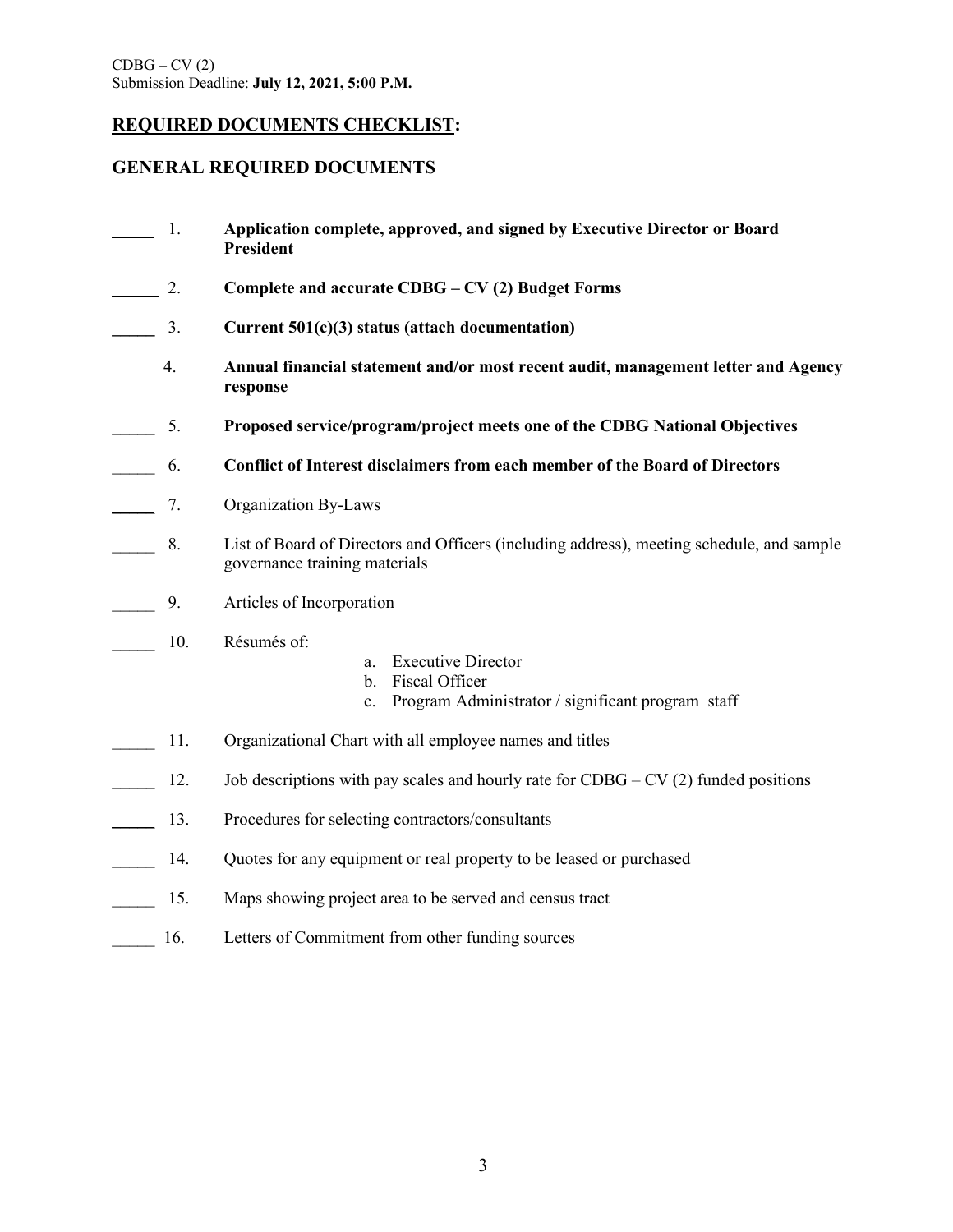## **ADDITIONAL REQUIRED DOCUMENTS FOR CONSTRUCTION AND ACQUISITION PROJECTS**

- 1. If construction or renovation projects, include construction estimates (using Davis-Bacon Wages, Labor Standards and Section 3 Program information.)
- 2. For any facility acquired, leased, or improved, include a photograph of the facility.
- 3. If providing services or improvements to a facility not owned by the applicant, the applicant must submit a long-term lease agreement (at minimum 10 years) and letter from the owner confirming agreement to participate in this project.
- 4. Include proof of proper zoning and conformance to building and fire codes for an acquired, leased, or improved facility. **Projects requiring land use and/or zoning change will not be considered.**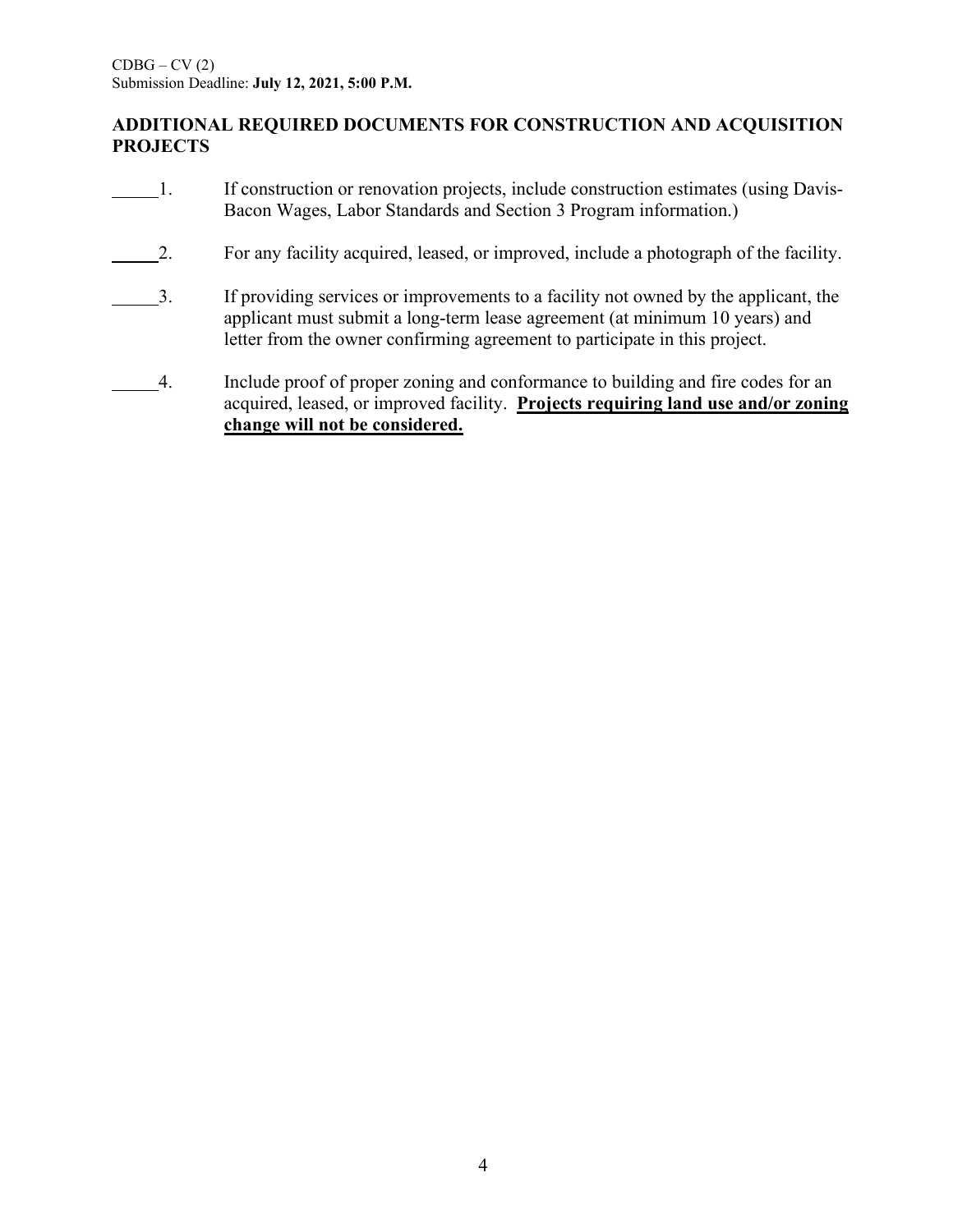# **A. AGENCY INFORMATION** *(please refer to page 15 of application instructions)*

|                                               | Organization or Agency:                                                   |                                                                                              |
|-----------------------------------------------|---------------------------------------------------------------------------|----------------------------------------------------------------------------------------------|
|                                               |                                                                           | Fed. I.D. $\#$                                                                               |
|                                               |                                                                           |                                                                                              |
|                                               |                                                                           |                                                                                              |
|                                               |                                                                           |                                                                                              |
|                                               |                                                                           |                                                                                              |
| <b>Amount Requested:</b>                      |                                                                           | s                                                                                            |
| <b>Matching Funds:</b>                        |                                                                           |                                                                                              |
| In-Kind Contributions:                        |                                                                           | $\frac{1}{2}$                                                                                |
|                                               | (3) Economic Development/Job Creation, (4) Rehabilitation and Development | CDBG priorities: (1) Community Building/Neighborhood Revitalization, (2) Homeless Services,  |
|                                               |                                                                           | III. Total number of individuals expected to be served by program being proposed ________    |
|                                               | Census Tract:<br>Census Tract information located at:                     | IV. Is the program located in a CDBG target low-moderate area $(L/MA)$ ? _____ Yes ______ No |
| Location of proposed service/program/project: | Street Address:                                                           |                                                                                              |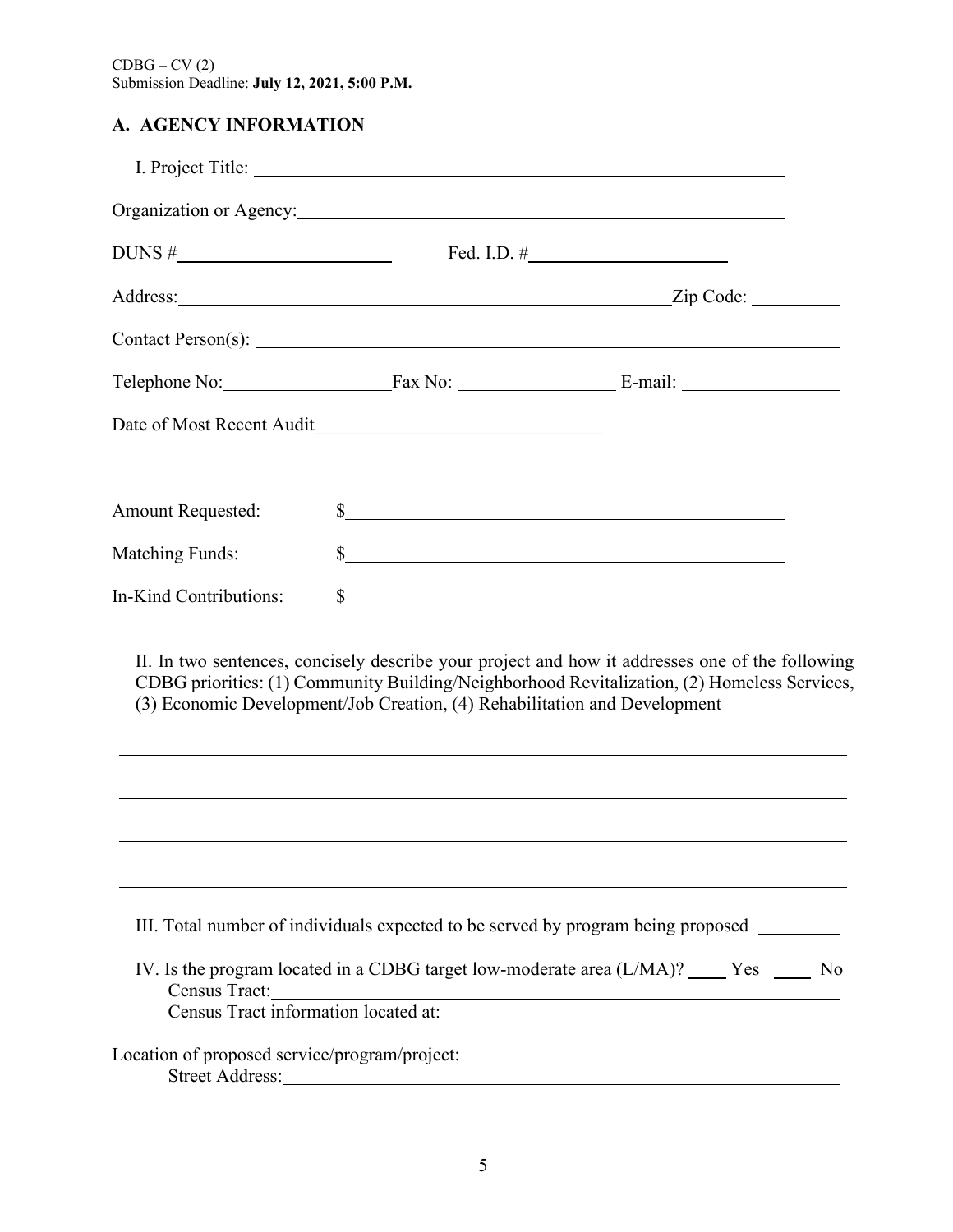Neighborhood/Area to be served by program/project:

V. Does the proposed service/program/project meet one of the following CDBG National Objectives?

 Benefit to low/moderate income persons Low/moderate income area (LMA) (Check one) Low/moderate income clientele (LMC) Low/moderate income housing (LMH)

Prevention or elimination of slums or blight \_\_\_\_\_\_ Slum/blighted area (SBA) (Check one) Slum/blighted spot (SBS)

VI. Has your organization previously been awarded CDBG or CDBG-CV funds? \_\_\_\_\_ Yes No

If yes, did the organization meet all obligations under the previous contract? Yes No

If no, please explain why not:

Has your organization previously carried out services/programs/projects similar in nature to the proposed service/program/project? Yes No

License to operate (if applicable) please attach copy:

Does the organization have liability coverage? If so, in what amount and with what insurance agency?

\_\_\_\_\_\_\_\_\_\_\_\_\_\_\_\_\_\_\_\_\_\_\_\_\_\_\_\_\_\_\_\_\_\_\_\_\_\_\_\_\_\_\_\_\_\_\_\_\_\_\_\_\_\_\_\_\_\_\_\_\_\_\_\_\_\_\_\_\_\_\_\_\_\_\_\_\_\_

Does the organization have fidelity bond coverage for principals on staff who handle the organization's account? If so, in what amount and with what insurance agency?

\*When answering narrative questions, you are not limited to the amount of space shown on the application. Use as much space as is needed to completely answer the question.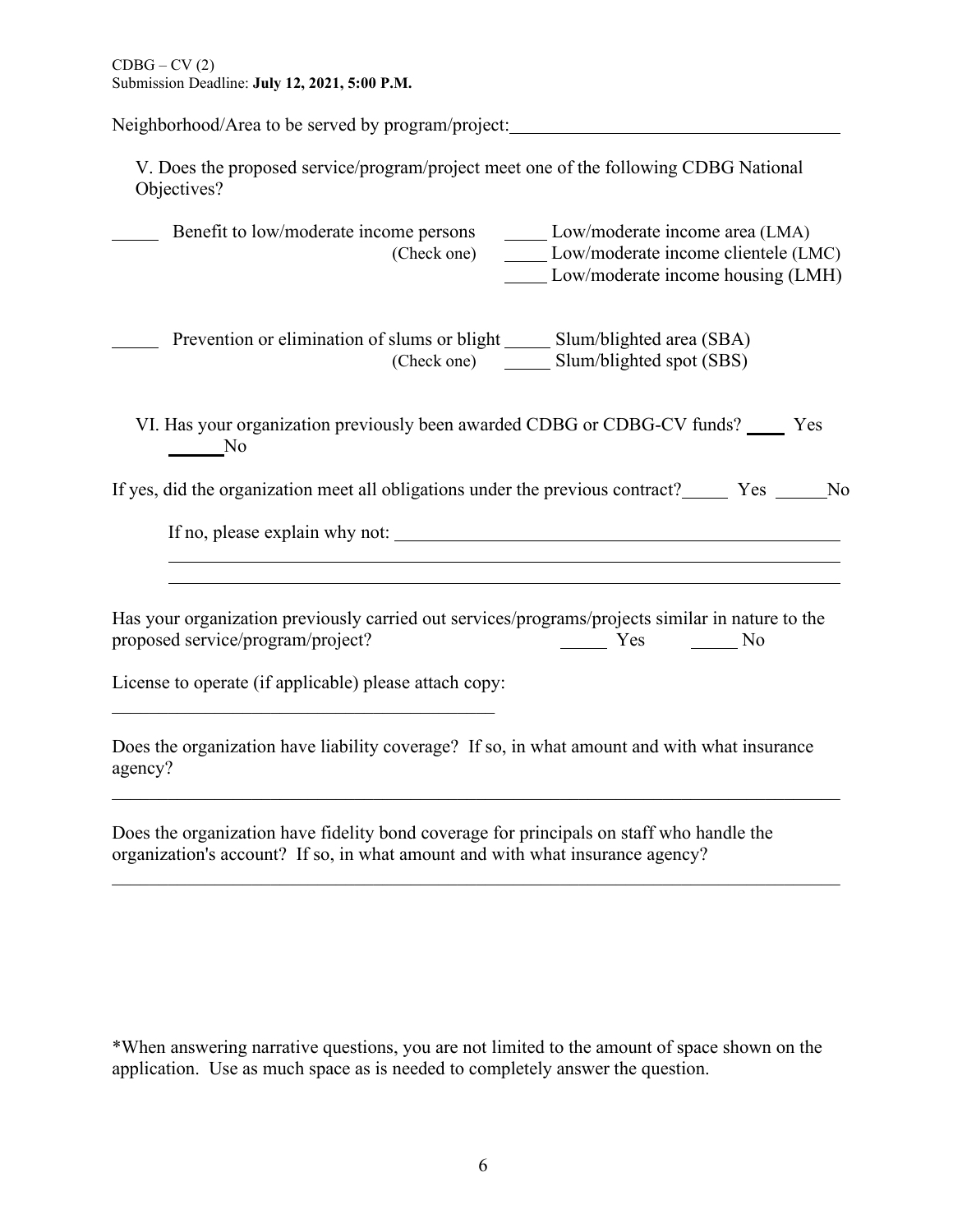# **B.** AGENCY BACKGROUND AND EXPERIENCE:

I. Background and Experience

II. Conflict of Interest Forms (Due by July 26, 2021)

III. Agency's Annual Financial Information (Enclose document if applicable)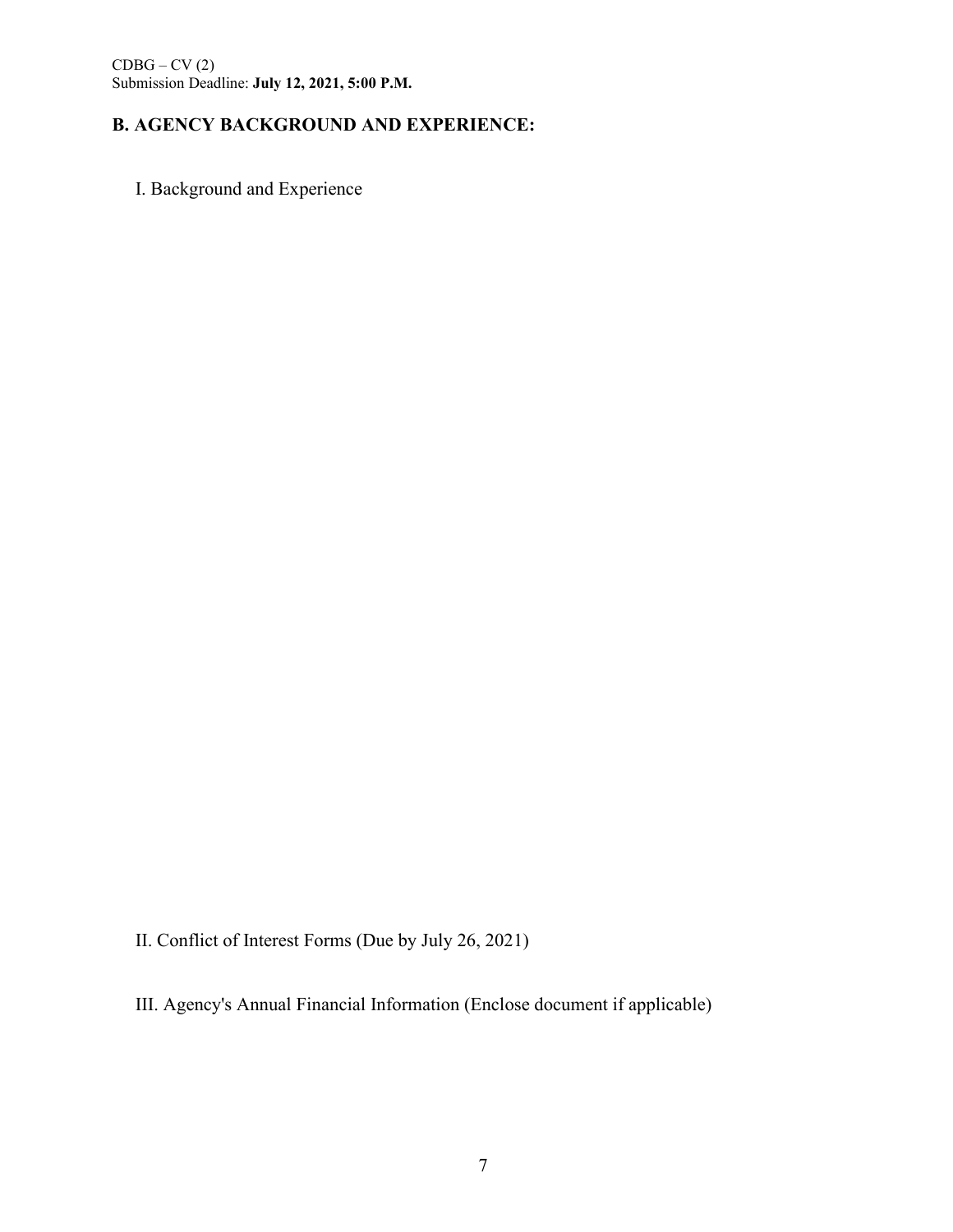# **C. AGENCY CAPACITY:** *(please refer to page 16 of application instructions)*

I. Administrative Organization and Capacity

II. Staff and Agency Experience

# **D. STATEMENT OF NEED:**

I. Community Problem or Need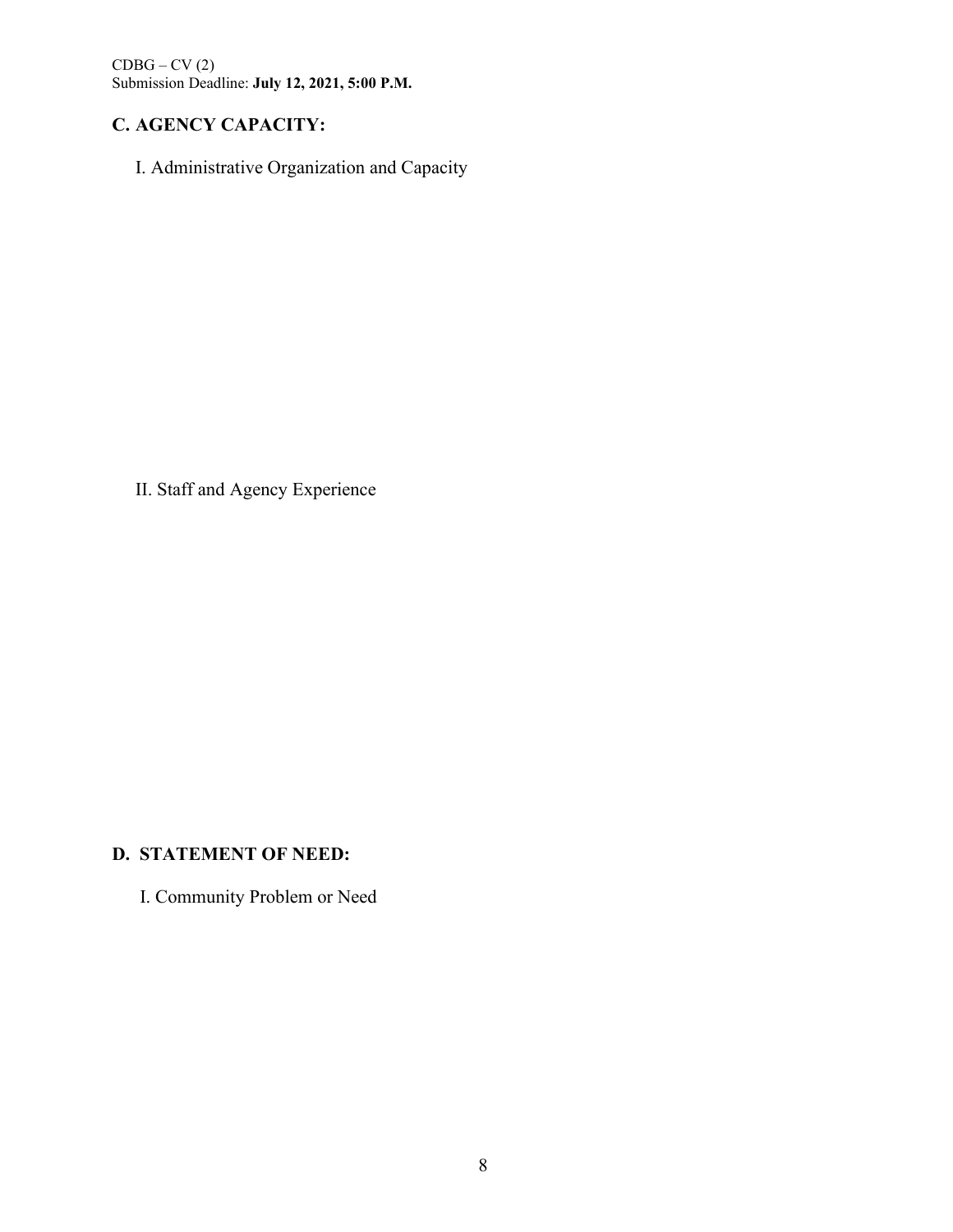II. Supporting Plans, Studies, or Reports

III. Urgency of Need

IV. Target Population and Service Delivery Area

V. Supporting Demographic Data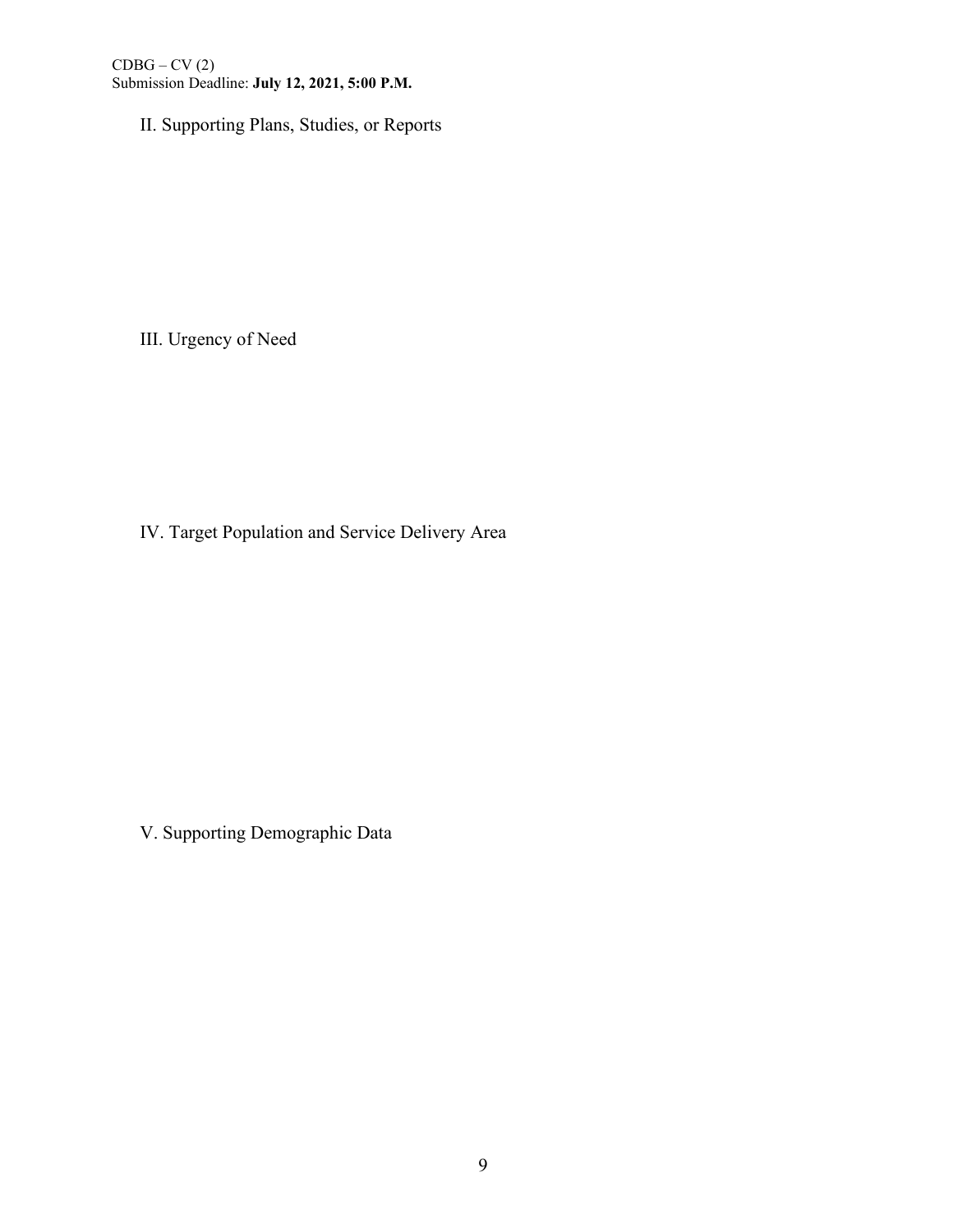CDBG – CV (2)

Submission Deadline: **July 12, 2021, 5:00 P.M.**

# **E. PROJECT DESCRIPTION:**

I. Program/Project Description

II. How Program/Project satisfy Community Problem or Need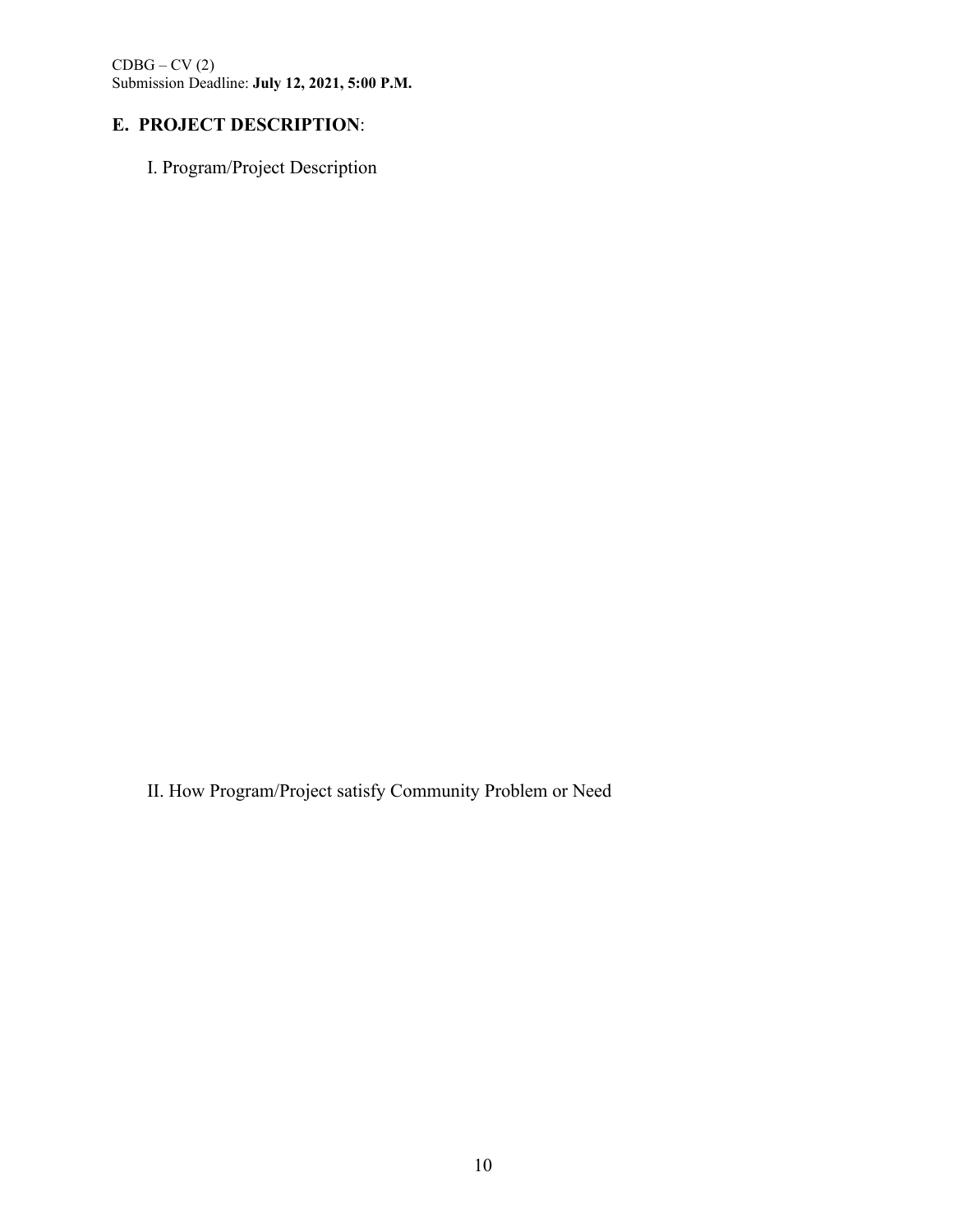III. Potential Challenges

IV. Goals and Outcomes of Previous Program Years

V. Community Benefits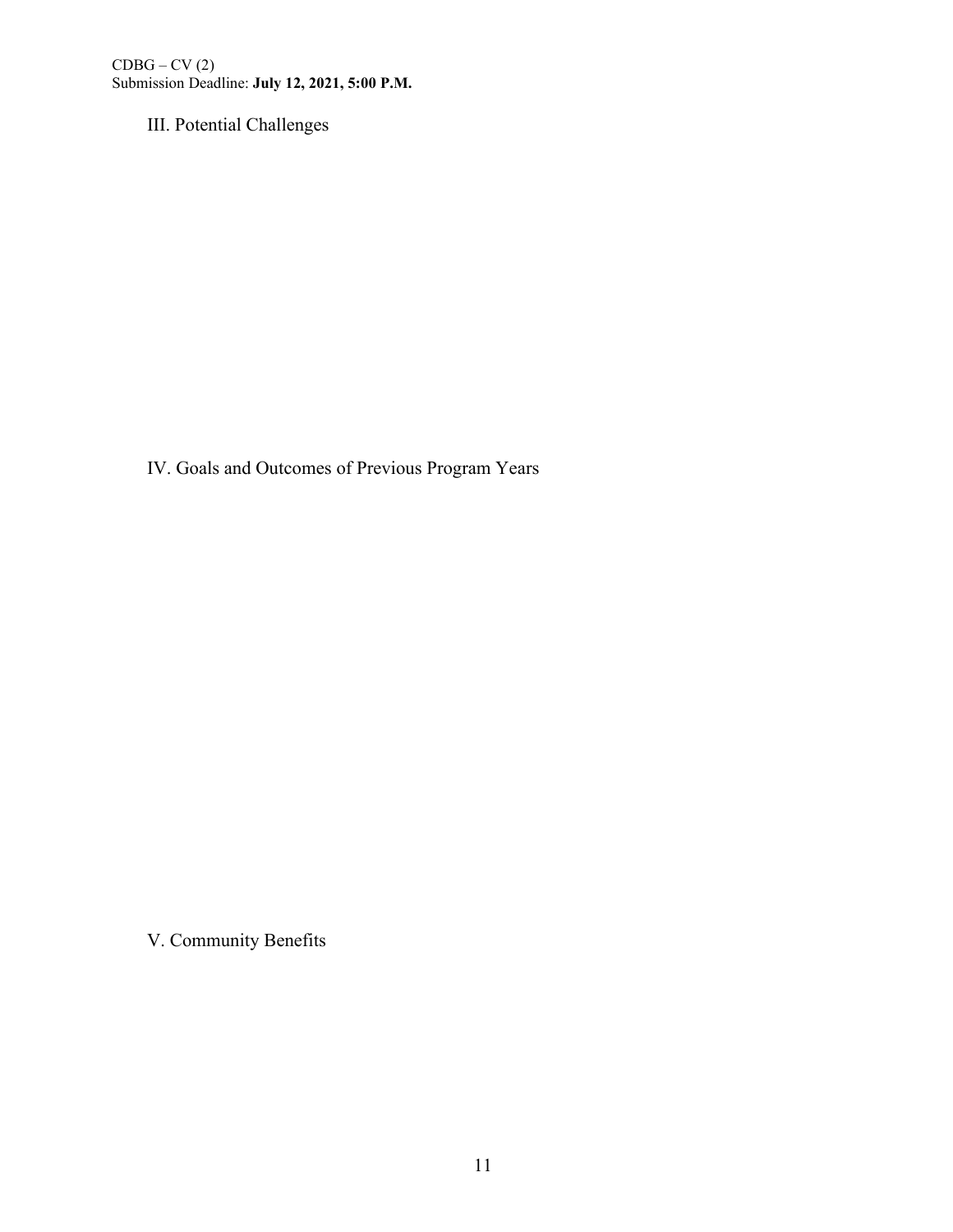## **VI. PROGRAM/PROJECT IMPLEMENTATION SCHEDULE** *(please refer to pages 17-18 of application instructions)*

# **CDBG – CV (2)**

List the key steps or activities required for the conduct of the proposed program. Check the month(s) in which each step or activity will occur.

| <b>Implementation Steps</b> | Month 1 | Month 2 | Month 3 | Month 4 | Month 5 | Month 6 | Month 7 | Month 8 | Month 9 | Month $10\,$ | Month 11 | Month 12 |
|-----------------------------|---------|---------|---------|---------|---------|---------|---------|---------|---------|--------------|----------|----------|
| Step 1:                     |         |         |         |         |         |         |         |         |         |              |          |          |
| Step 2:                     |         |         |         |         |         |         |         |         |         |              |          |          |
| Step 3:                     |         |         |         |         |         |         |         |         |         |              |          |          |
| Step 4:                     |         |         |         |         |         |         |         |         |         |              |          |          |
| Step 5:                     |         |         |         |         |         |         |         |         |         |              |          |          |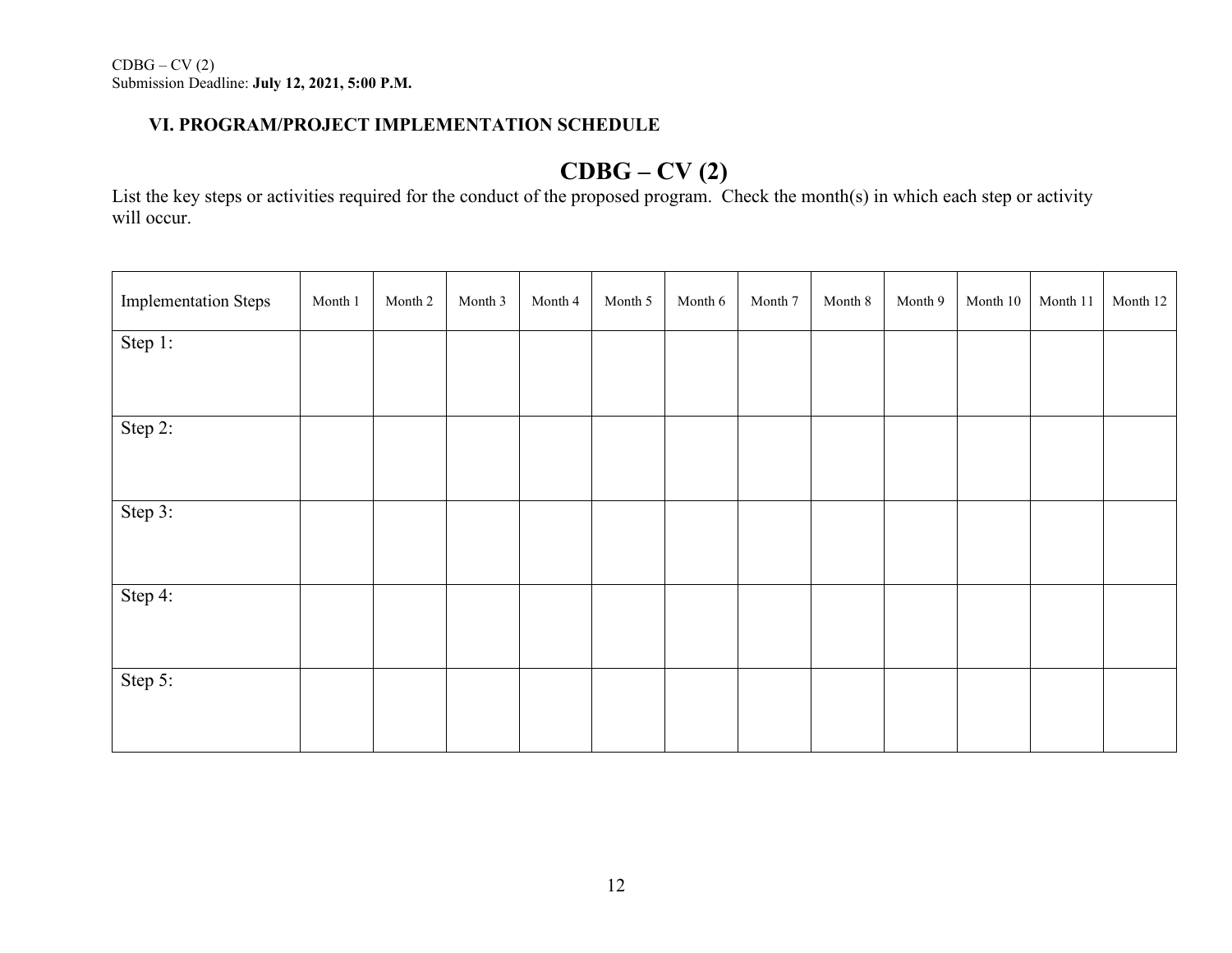$CDBG - CV(2)$ 

Submission Deadline: **July 12, 2021, 5:00 P.M.**

# **F. PROGRAM DELIVERY:**

I. Describe Program Goals and Objectives

II. Program Goals and Objectives Chart

**(Each program goal requires a separate chart- see the prior page for the template.)**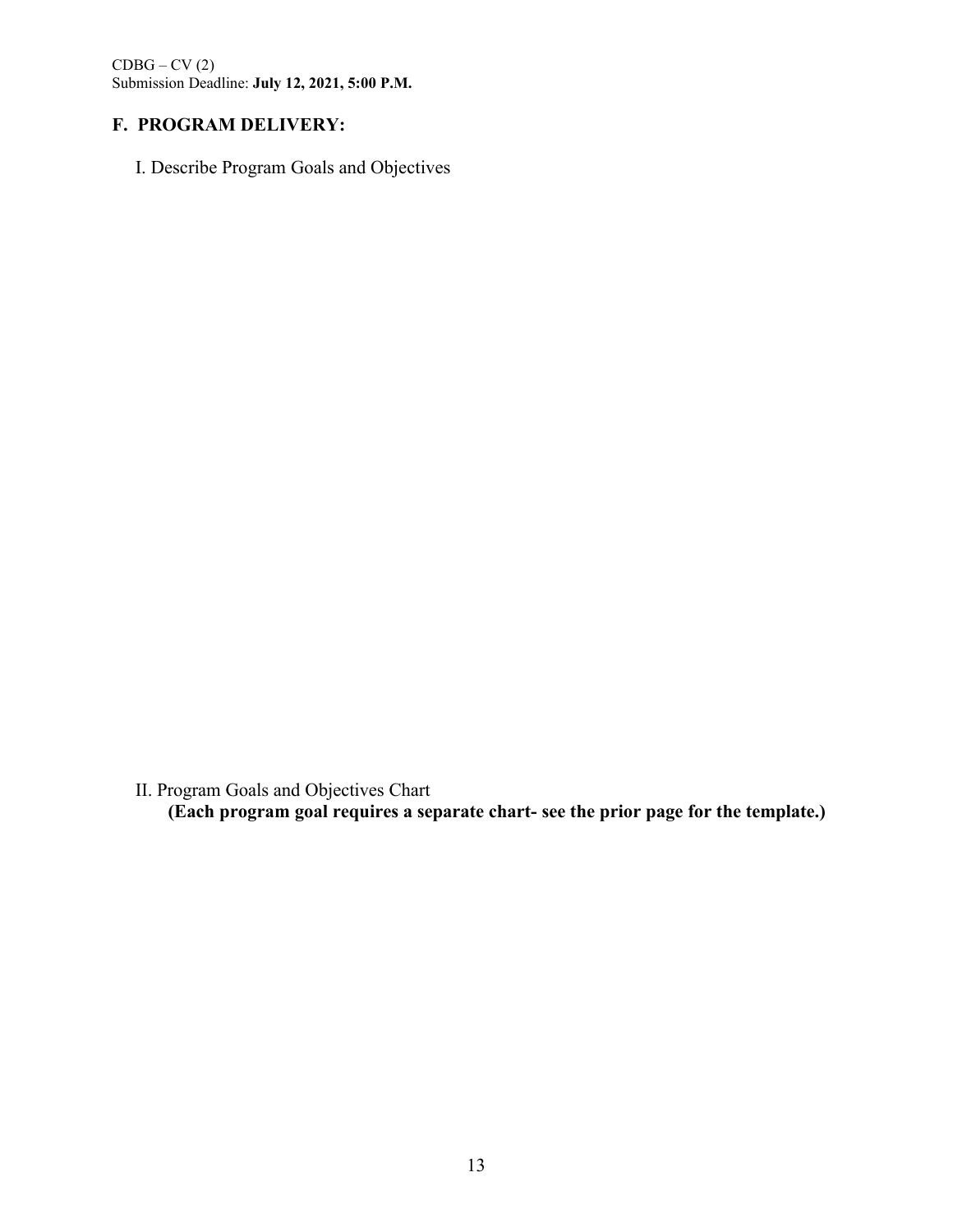III. Agency Experience with the Specific Services Proposed for CDBG – CV (2) Support

IV. Responsibilities of Staff, Volunteers and Consultants in this Program/Project

V. Résumés and Job Descriptions\*

VI. Organization Chart of Staff\*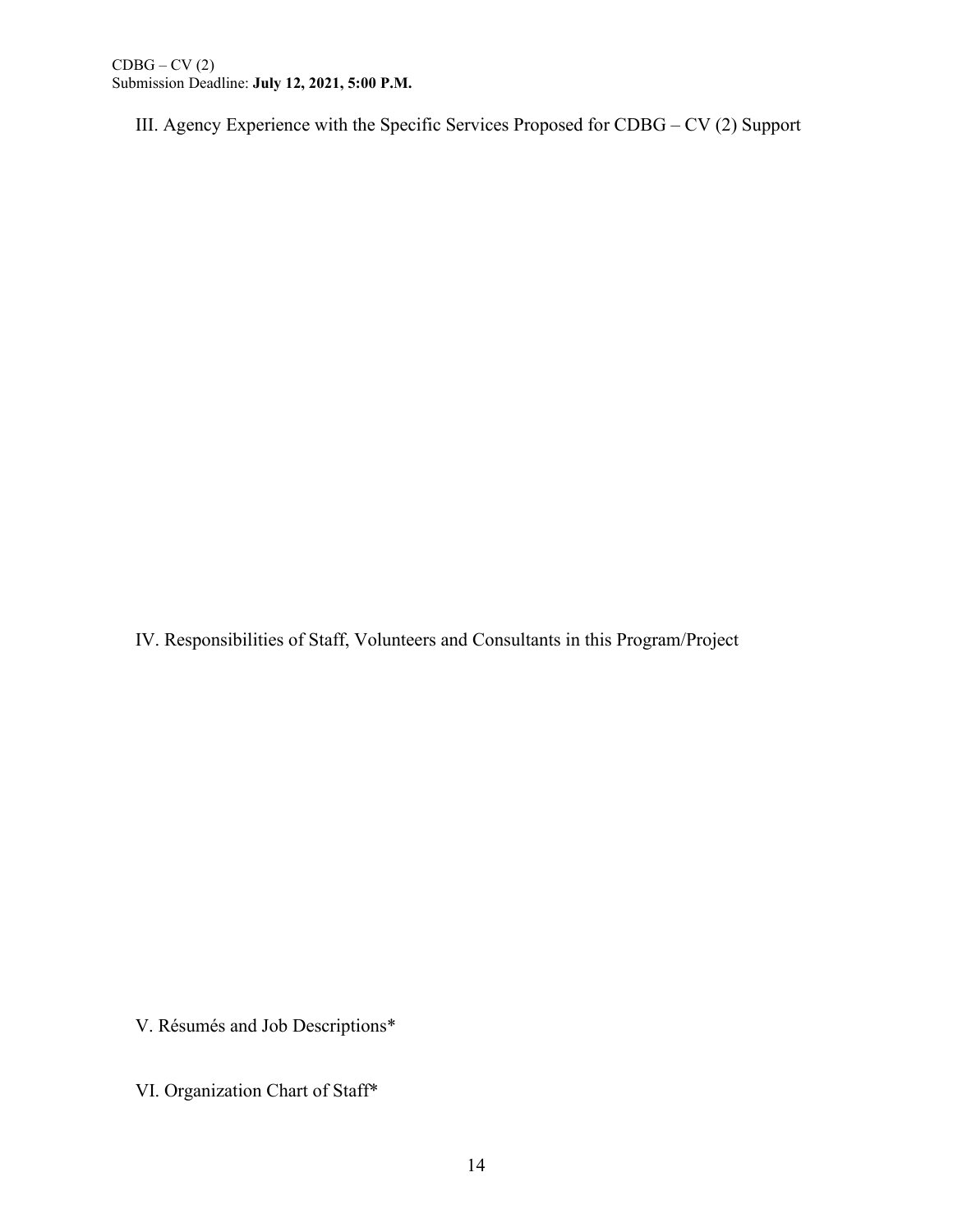VII. Long-Term Plans for Sustaining the Proposed Program/Project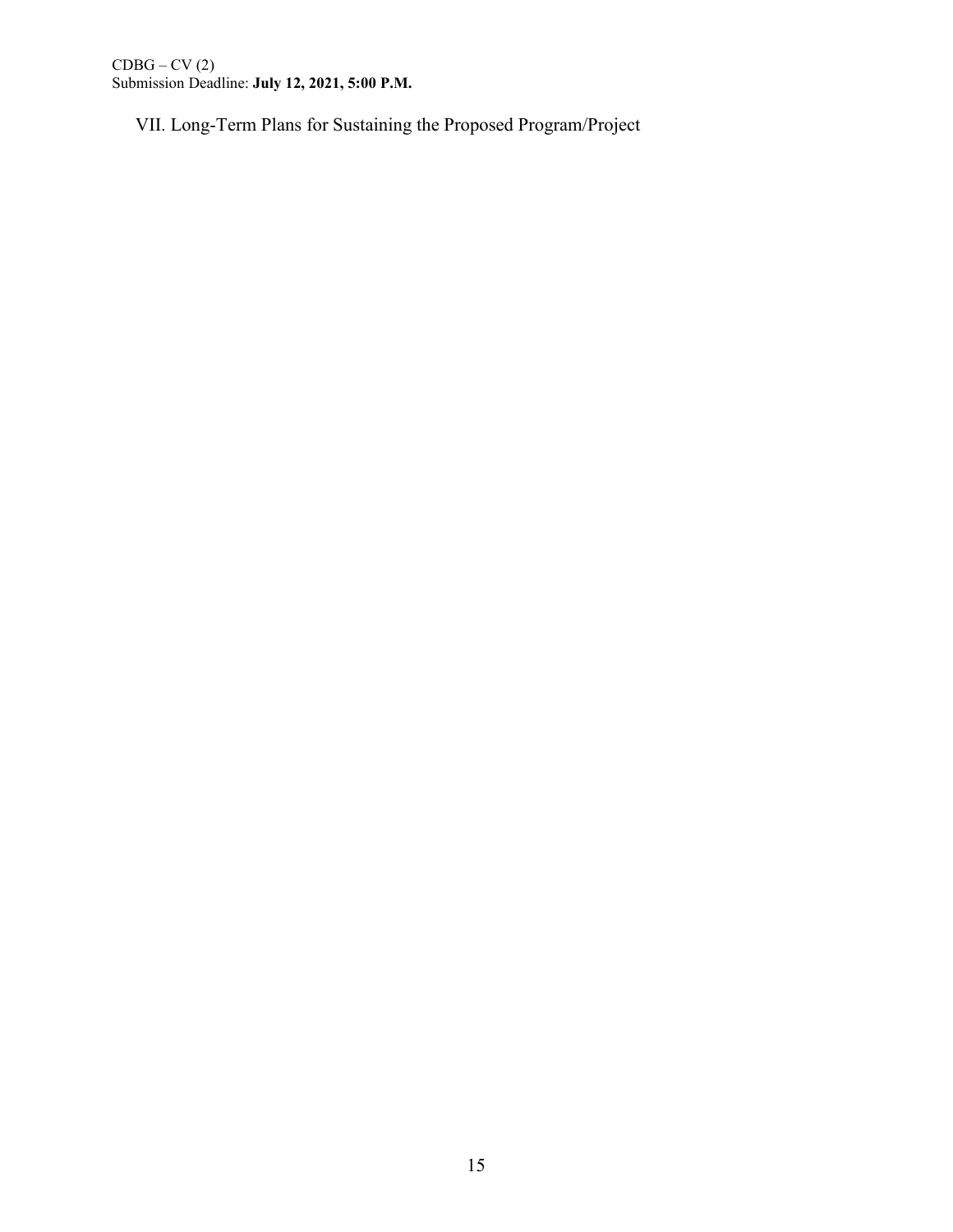# **PROGRAM/PROJECT GOALS AND OBJECTIVES** *(See instructions pages 20-23 of application instructions.)*

- **A. Program Name:**
- **B. Program Goal(s):**

### **PROGRAM/PROJECT OBJECTIVES:**

<u> 1980 - Johann Stoff, die besteht der Stoffens und die Stoffens und die Stoffens und die Stoffens und die Stoffens</u>

| Program Objective: | <b>Expected Outcomes:</b> | Indicators:        | When Measured: |
|--------------------|---------------------------|--------------------|----------------|
|                    |                           |                    |                |
|                    |                           |                    |                |
|                    |                           |                    |                |
|                    |                           |                    |                |
|                    | Activities                | Person Responsible | Due Date       |
| 1)                 |                           |                    |                |
|                    |                           |                    |                |
| 2)                 |                           |                    |                |
|                    |                           |                    |                |
| 3)                 |                           |                    |                |
|                    |                           |                    |                |
| 4)                 |                           |                    |                |
|                    |                           |                    |                |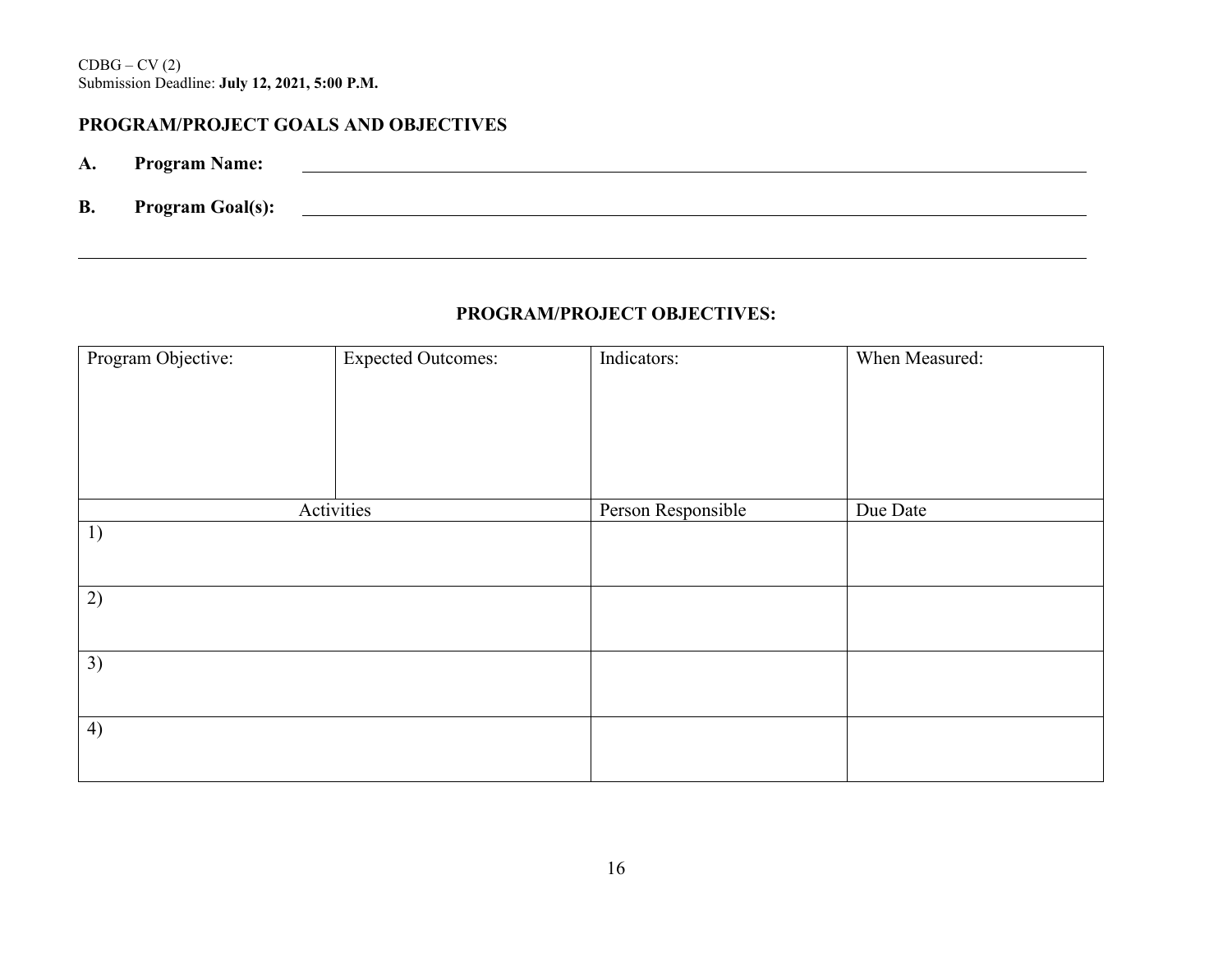# **G. COORDINATION:**

I. Avoiding Duplication of Services

II. Community Outreach

III. Collaborative Efforts

IV. Letters of Support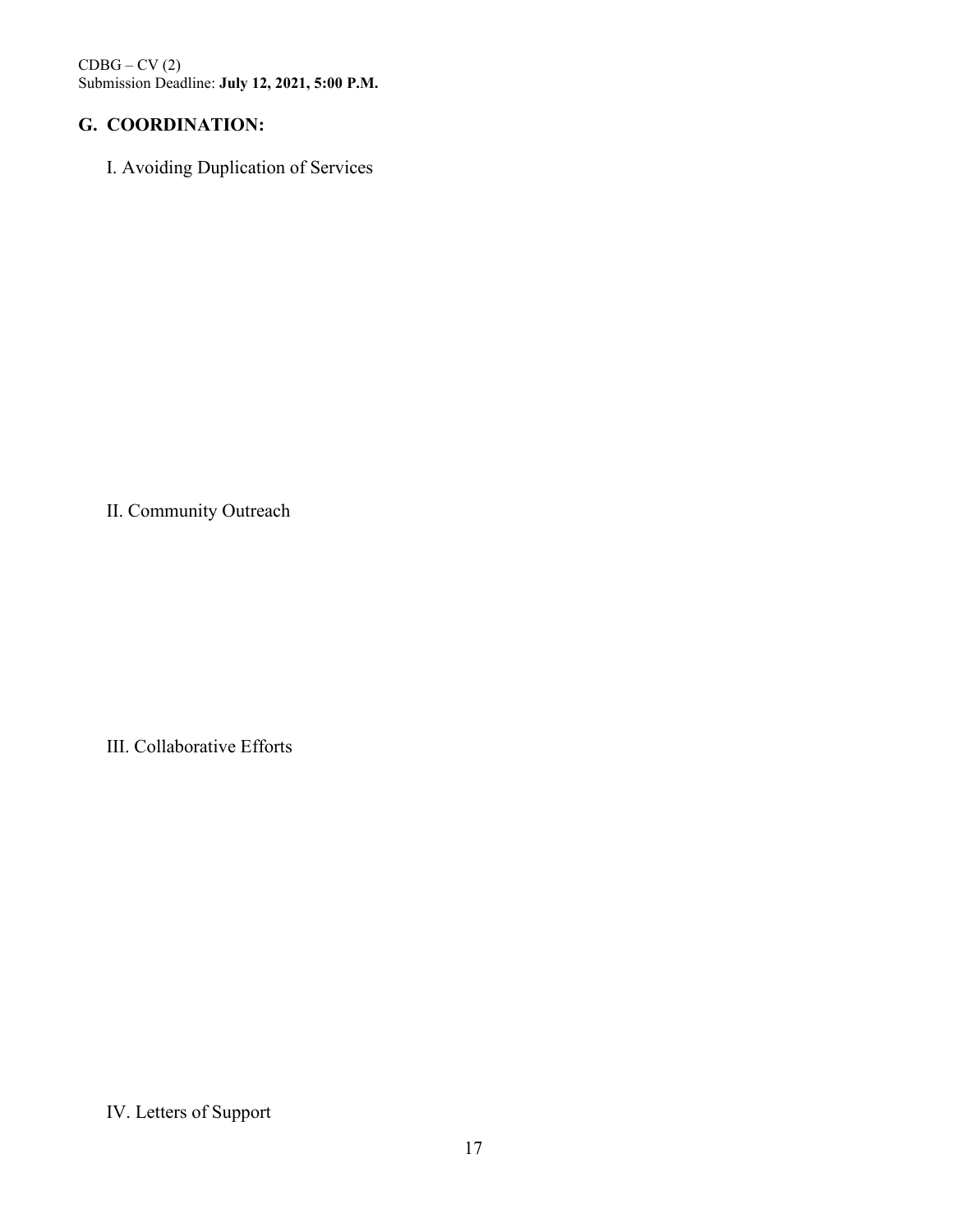# **H. LEVERAGING OTHER FUNDS:** *(please refer to page 24 of application instructions)*

| <b>FUNDING SOURCE</b>                            | <b>AMOUNT (\$)</b>        | <b>USES</b> |
|--------------------------------------------------|---------------------------|-------------|
| *FUNDING SOURCES - COMMITTED<br><b>LOCAL</b>     |                           |             |
|                                                  | $\mathbb{S}$              |             |
|                                                  | $\boldsymbol{\mathsf{S}}$ |             |
| <b>FEDERAL</b>                                   |                           |             |
|                                                  | $\mathbb{S}$              |             |
|                                                  | \$                        |             |
| <b>STATE</b>                                     |                           |             |
|                                                  | $\$$                      |             |
|                                                  | $\mathbb{S}$              |             |
| <b>FUNDING SOURCES - PENDING</b><br><b>LOCAL</b> |                           |             |
|                                                  | $\$$                      |             |
|                                                  | $\mathbb{S}$              |             |
| <b>FEDERAL</b>                                   |                           |             |
|                                                  | $\mathbb S$               |             |
|                                                  | $\boldsymbol{\mathsf{S}}$ |             |
| <b>STATE</b>                                     |                           |             |
|                                                  | $\mathbb S$               |             |
|                                                  | \$                        |             |

**\*Note: Please attach documentation from funding source(s) of committed funds to these project/programs.**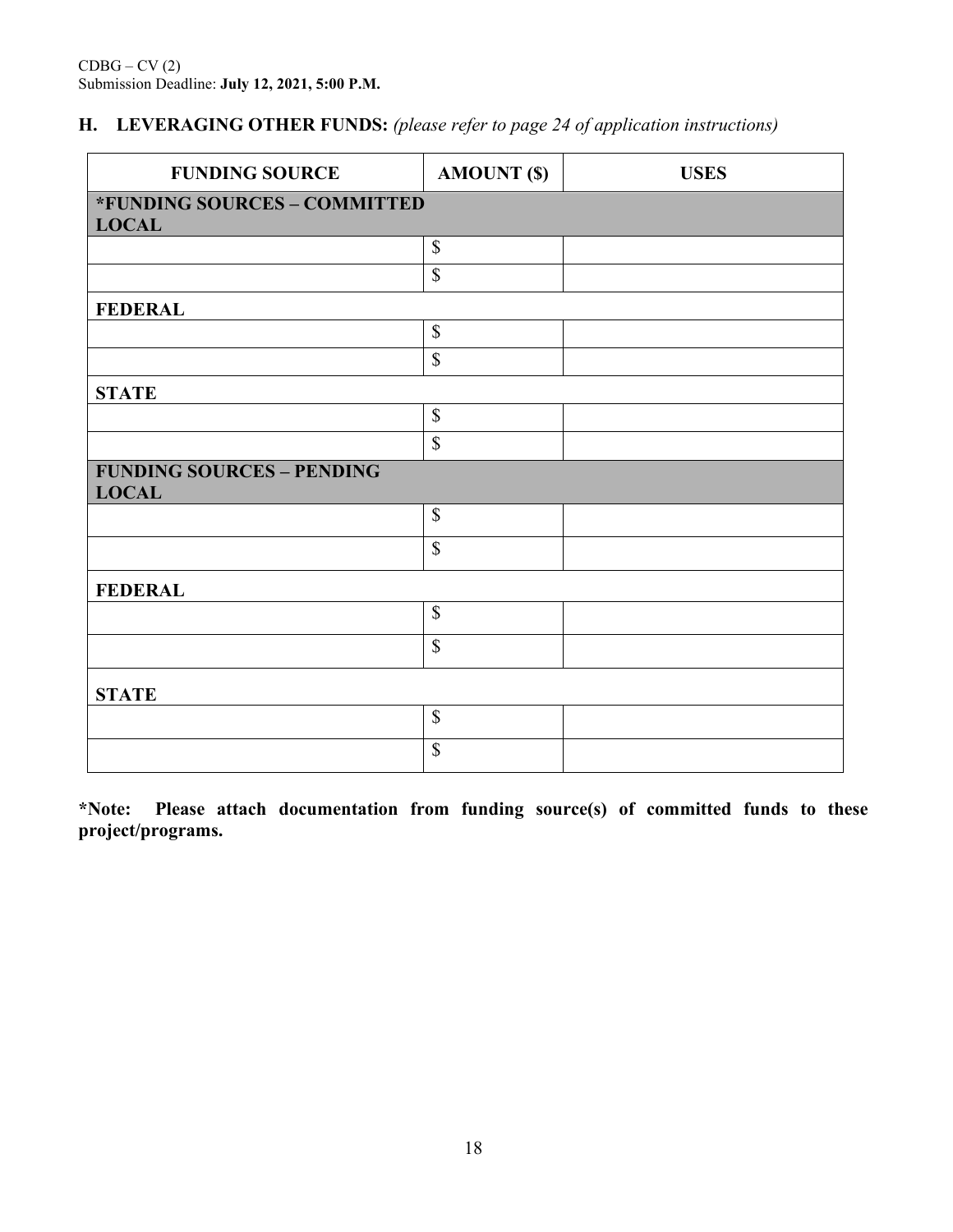## **I. ADDITIONAL SUPPORT DOCUMENTS** *(please refer to page 25 of application instructions)*

**Checklist:** Please mark the forms enclosed in this application. Only submit forms which are relevant to the agency or the program for which this application is written. (Delete irrelevant forms to maintain pagination.)

- \_\_\_\_\_\_ Resolution of Application **(Required for all applications)**
- Conflict of Interest Forms from each member of the Board of Directors, including ex officio members **(Required for all applications)**
- \_\_\_\_\_\_ Conflict of Interest Disclosure Forms **(Required,** if relevant**)**
- \_\_\_\_\_\_ Conflict of Interest Disclosure Form Attachments **(Required,** if relevant**)**
- \_\_\_\_\_\_ Acknowledgement of CDBG Funded Construction/Rehabilitation Projects (**Required,** if relevant)
- \_\_\_\_\_\_ Acknowledgement of Lead-Based Paint Requirements (**Required,** if relevant)
- \_\_\_\_\_\_ Acknowledgement of Religious Organization Requirements (**Required,** if relevant)
- \_\_\_\_\_\_ Construction/Facility Improvement Projects Form (**Required,** if relevant)
- \_\_\_\_\_\_ Acquisition Project Form (**Required,** if relevant)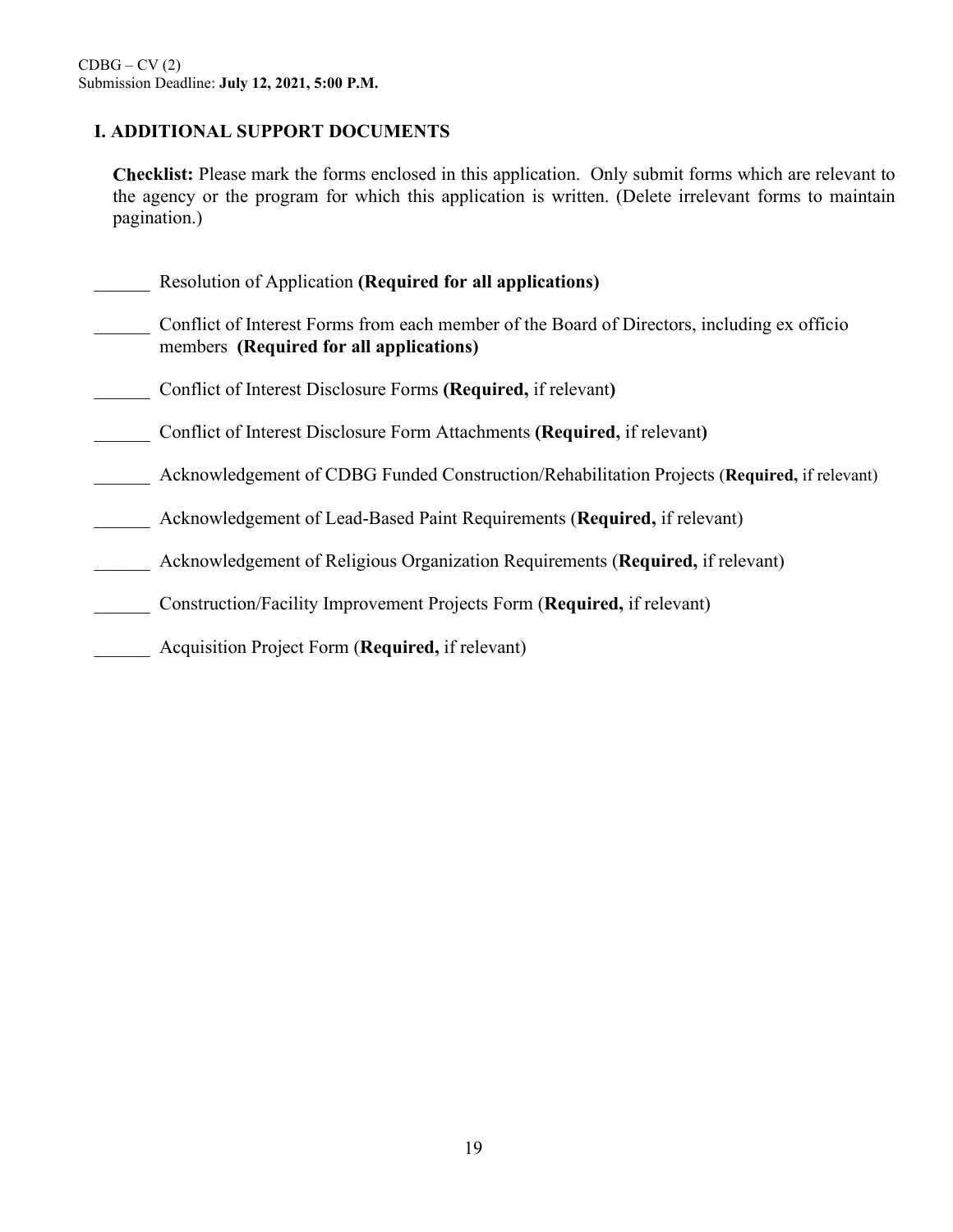# **COMMUNITY DEVELOPMENT BLOCK GRANT (CDBG) Macon-Bibb County - Economic & Community Development Department CDBG – CV (2)**

### **APPLICATION**

# **RESOLUTION**

| I, the Certifying Representative of                                                                                        |
|----------------------------------------------------------------------------------------------------------------------------|
| (Insert Name of Agency)<br>authorize the application for and use of Community Development Block Grant (CDBG-CV-2) funds as |
| administered by the Macon-Bibb County Economic and Community Development Department (ECDD)                                 |
| for the activities described within this proposal and; if awarded funds,<br>(Insert Name)                                  |
| Executive Director/Chief Officer, of the applicant agency, has approval to execute the program agreement                   |
| related to the award of CDBG-CV-2 funds and shall implement all contracted activities in a manner to                       |
| ensure compliance with all applicable Federal and local laws and regulations.                                              |

### CERTIFYING REPRESENTATIVE

Signature Date

Title/Position of Certifying Representative

WITNESS, BOARD SECRETARY

Signature Date

Printed Name Telephone Number

Printed Name Telephone Number

20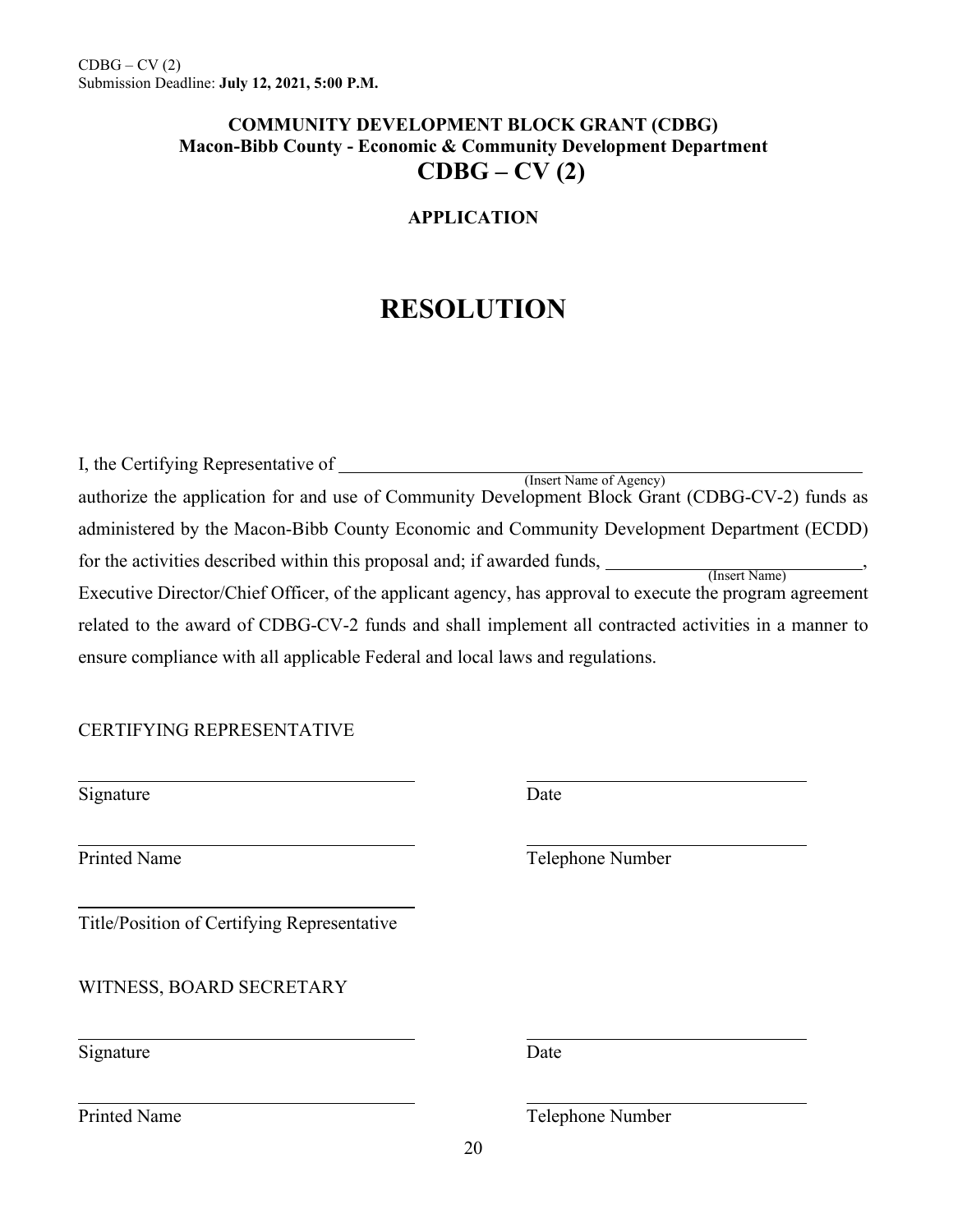# **COMMUNITY DEVELOPMENT BLOCK GRANT (CDBG) Macon-Bibb County - Economic & Community Development Department CDBG – CV (2)**

### **APPLICATION**

### CONFLICT OF INTEREST

Federal Law (24 CFR 570.611) prohibits persons who exercise or who have exercised any functions or responsibilities with respect to the Community Development Block Grant…or who are in the position to participate in a decision making process or to gain inside information with regard to such activities, may obtain a financial interest or benefit from an assisted activity…either for themselves or those whom they have family or business ties, during their tenure or for one year thereafter.

**I hereby certify that the information provided on the Conflict of Interest Disclosure Form(s) is true and accurate to the best of my knowledge. I also certify that to the best of my knowledge and belief, no staff member of the Board of Director's, nor officer of** 

**(agency) is currently, nor has been within one year of the date of this application, employed by the local government, a member of the Economic and Community Development Department, nor an elected official of the local government (Member of Board of Commissioners, Clerk, Judge, etc.)** 

I further attest that no staff member of the Board of Director's, nor officer of the applicant agency, is a business partner or immediate family member of a County employee, a member of the Economic and Community Development Department, or a member of the local government.

Funds requested will not be used to pay the salaries of any of the applicant agency's staff nor will the applicant agency award a subcontract to any individual who is or has been within one year of the date of this application a county employee, a member of the Economic and Community Development Department, or a member of the local government.

| Name:  | Signature: |
|--------|------------|
| Title: | Date:      |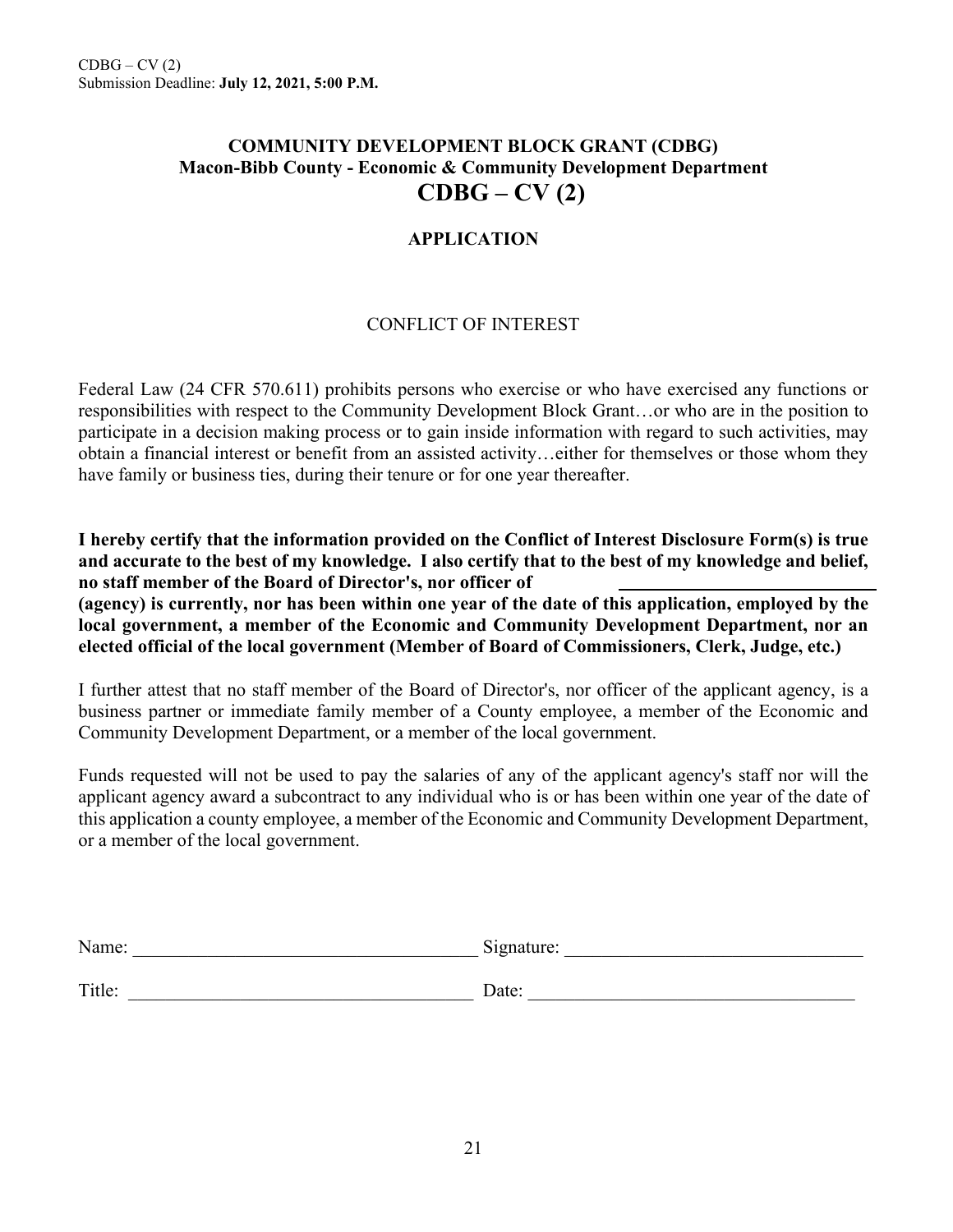#### **CONFLICT OF INTEREST DISCLOSURE FORM**

**Conflict of Interest Regulation**. No persons who exercise or have exercised any functions or responsibilities with respect to activities assisted with federal funds or who are in a position to participate in a decision making process or gain inside information with regard to these activities, may obtain a financial interest or benefit from an assisted activity, or have an interest in any contract, subcontract or agreement with respect thereto, or the proceeds there under, either for themselves or those with whom they have family or business ties, during their tenure or for one year thereafter.

| City, State, Zip: | Contractor/Vendor#: |
|-------------------|---------------------|
| Address:          | Program Client #:   |
| Name:             | Program Name:       |

The purpose of this document is to assist in the determination of whether additional restrictions, oversight, or other conditions might be advisable prior to execution of any contract, funding or providing assistance. The term "Conflict Of Interest" refers to situations in which financial or other personal considerations may compromise, or have the appearance of compromising professional judgment in following the rules and regulations of the program. Please **check** the appropriate box for each question and complete the attachment if indicated. This form (with Attachments, if required) must be completed and returned to your Program Representative.

#### **A. Family Relationships:**

Do you have a family member directly or indirectly involved or employed with MACON-BIBB COUNTY that creates a conflict of interest or the appearance of a conflict under the Conflict of Interest Regulation provided above?

$$
\overline{\phantom{1}}_{\text{YE}}
$$

 $\text{NO}$  (if YES, please complete Part A of the Attachment)

#### **B. Program Relationships:**

Are you involved in any other activity directly or indirectly with MACON-BIBB COUNTY that may create a conflict of interest or the appearance of a conflict under the Conflict of Interest Regulation provided above?



YES NO (if YES, please complete Part B of the Attachment)

#### **C. Business Relationships:**

Are you or a family member (spouse, child, stepchild, parent, sibling, or domestic partner) involved as an investor, owner, employee, consultant, contractor, or board member with an entity that has a contractual relationship with MACON-BIBB COUNTY to provide goods or services, sponsor development activities and/or receive referrals from MACON-BIBB COUNTY?



 $YES$  NO (if YES, please complete Part C of the Attachment)

#### **D. Gifts for Personal Use:**

To the best of your knowledge, have you or your family members accepted gratuity gifts, or special favors from someone that is doing business with or proposing to do business with YOUR ORGANIZATION?

YES NO (if YES, please complete Part D on Attachment)

To the best of your knowledge, have you or your family members made any donations or gifts, or provided special favors to MACON-BIBB COUNTY or any employee of MACON-BIBB COUNTY who exercises or may exercise any functions or responsibility with respect to the activities involving your award, contract or program assistance.



 $YES$  NO (if YES, please complete Part D on Attachment)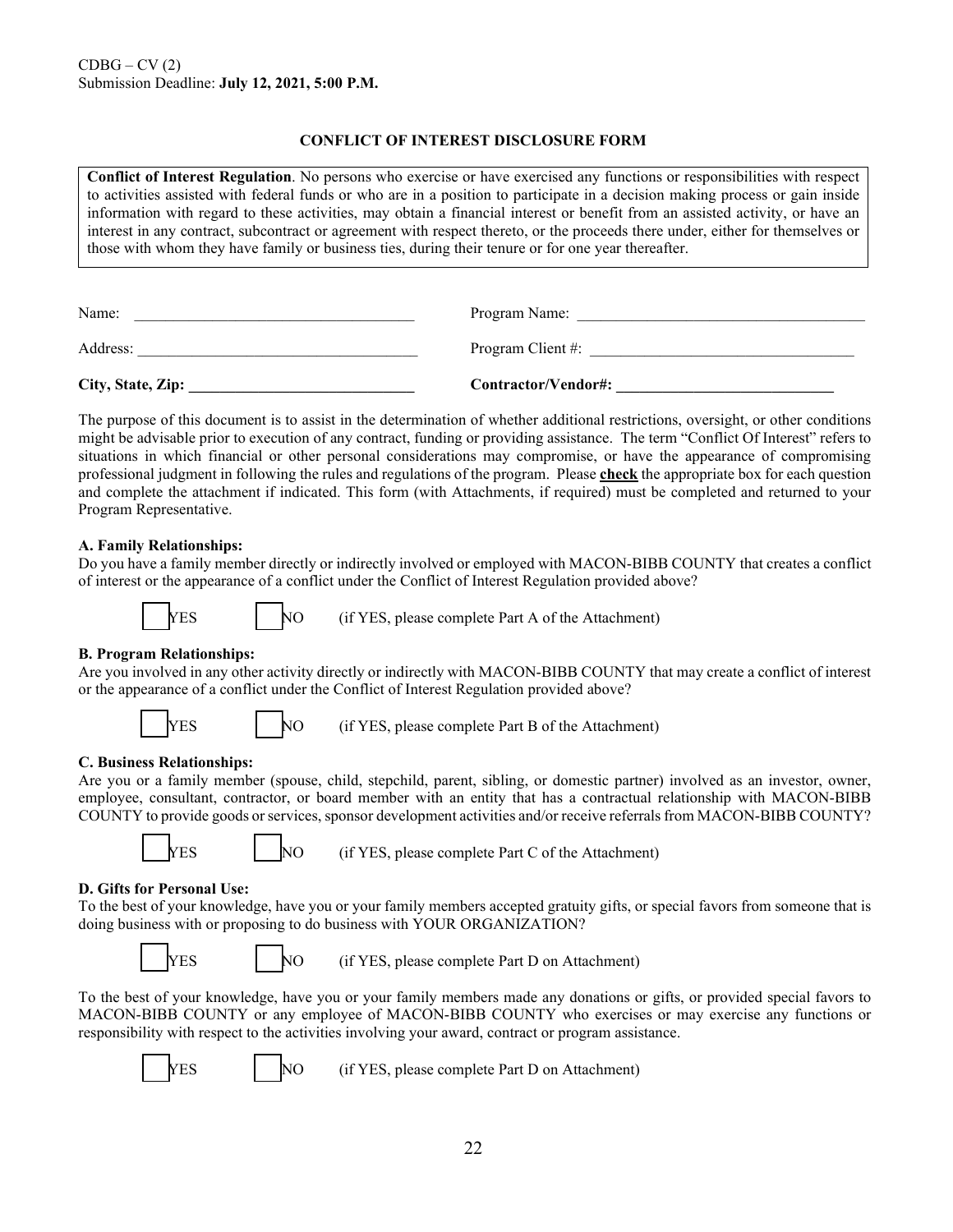#### **E. Legal Proceedings and Debarment**

Have you been involved in any fraud, antitrust or criminal proceedings as a defendant (other than a minor traffic offense) or been debarred, suspended or otherwise excluded by a duly authorized regulatory agency or had a transaction with any such agency terminated for any reason?

YES NO (if YES, please complete Part E on Attachment)

I have read and understand the Conflict of Interest Disclosure Form and have disclosed all information required by this disclosure, if any, in an attached statement. I agree to comply with any conditions or restrictions imposed by the agency to reduce or eliminate actual and/or potential conflicts of interest. I will update this disclosure form promptly if relevant circumstances change. I understand that this Disclosure Form is not a confidential document.

| Print<br>vame. | Jate |  |
|----------------|------|--|
|                |      |  |

 $Signature:$  Date: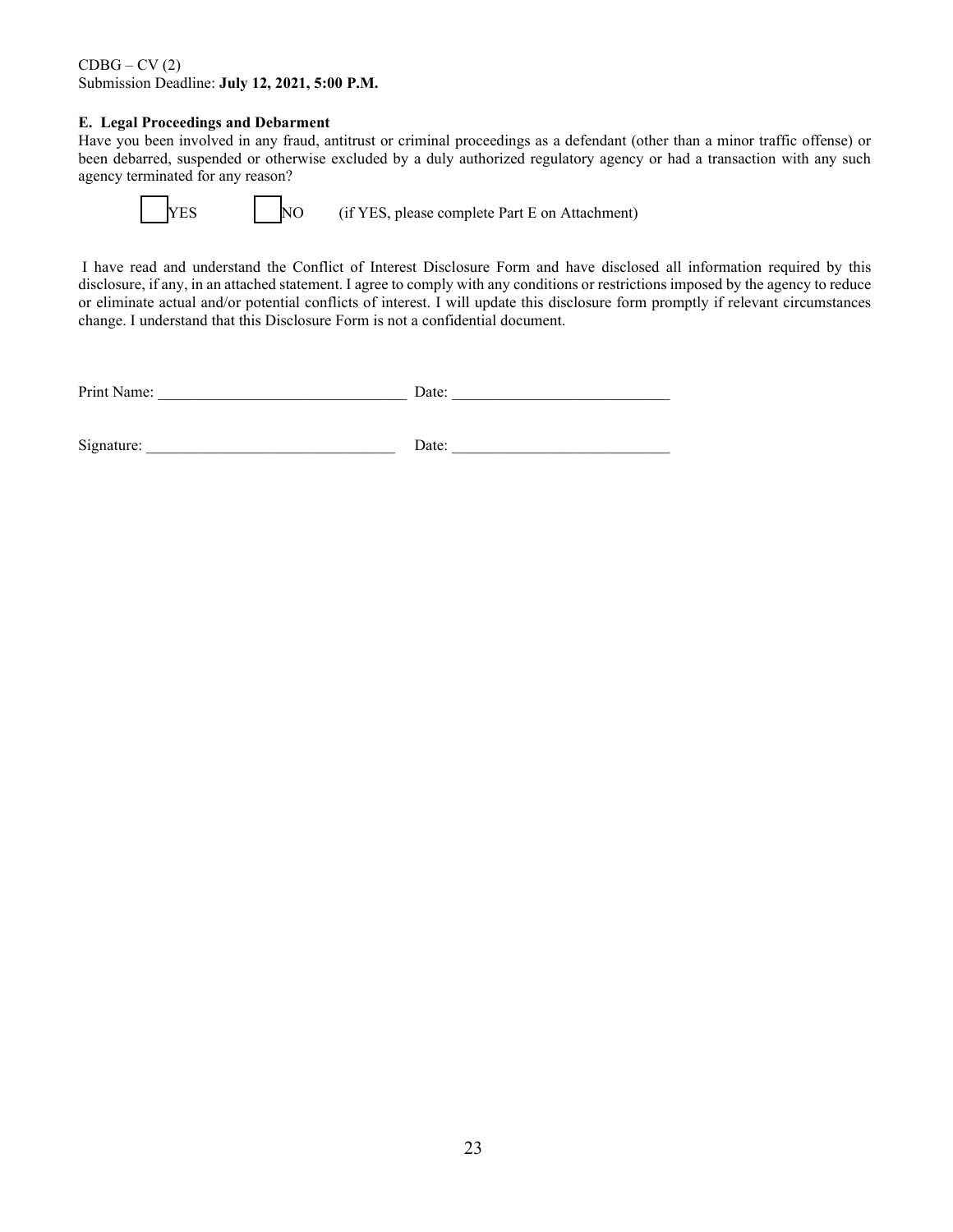#### **CONFLICT OF INTEREST DISCLOSURE FORM ATTACHMENT**

**Conflict of Interest Regulation**. No persons who exercise or have exercised any functions or responsibilities with respect to activities assisted with federal funds or who are in a position to participate in a decision-making process or gain inside information with regard to these activities, may obtain a financial interest or benefit from an assisted activity, or have an interest in any contract, subcontract or agreement with respect thereto, or the proceeds there under, either for themselves or those with whom they have family or business ties, during their tenure or for one year thereafter.

| Name:             | Program Name:            |
|-------------------|--------------------------|
| <b>Address:</b>   | <b>Program Client #:</b> |
| City, State, Zip: | Contractor/Vendor#       |

If you answered YES to any question on the previous page, please complete the relevant section(s) below. If you answered No to All questions, you may discard this attachment. Give your completed form to your Program Representative.

#### PART A: FAMILY RELATIONSHIPS

1. Name of your family member (s) directly or indirectly involved or employed at MACON-BIBB COUNTY:

| 2. Do any of your family members work in the program area? ______________________                               | 3. Are any of your family members elected officials or members of the Local Housing Authority Board of Commissioners? |
|-----------------------------------------------------------------------------------------------------------------|-----------------------------------------------------------------------------------------------------------------------|
|                                                                                                                 |                                                                                                                       |
| Department:                                                                                                     |                                                                                                                       |
| PART B: PROGRAM RELATIONSHIPS                                                                                   | <u> 1989 - Johann Stein, marwolaethau (b. 1989)</u>                                                                   |
| 1. Activities: Name and describe the activity and/or program that you are directly or indirectly involved with: |                                                                                                                       |
|                                                                                                                 |                                                                                                                       |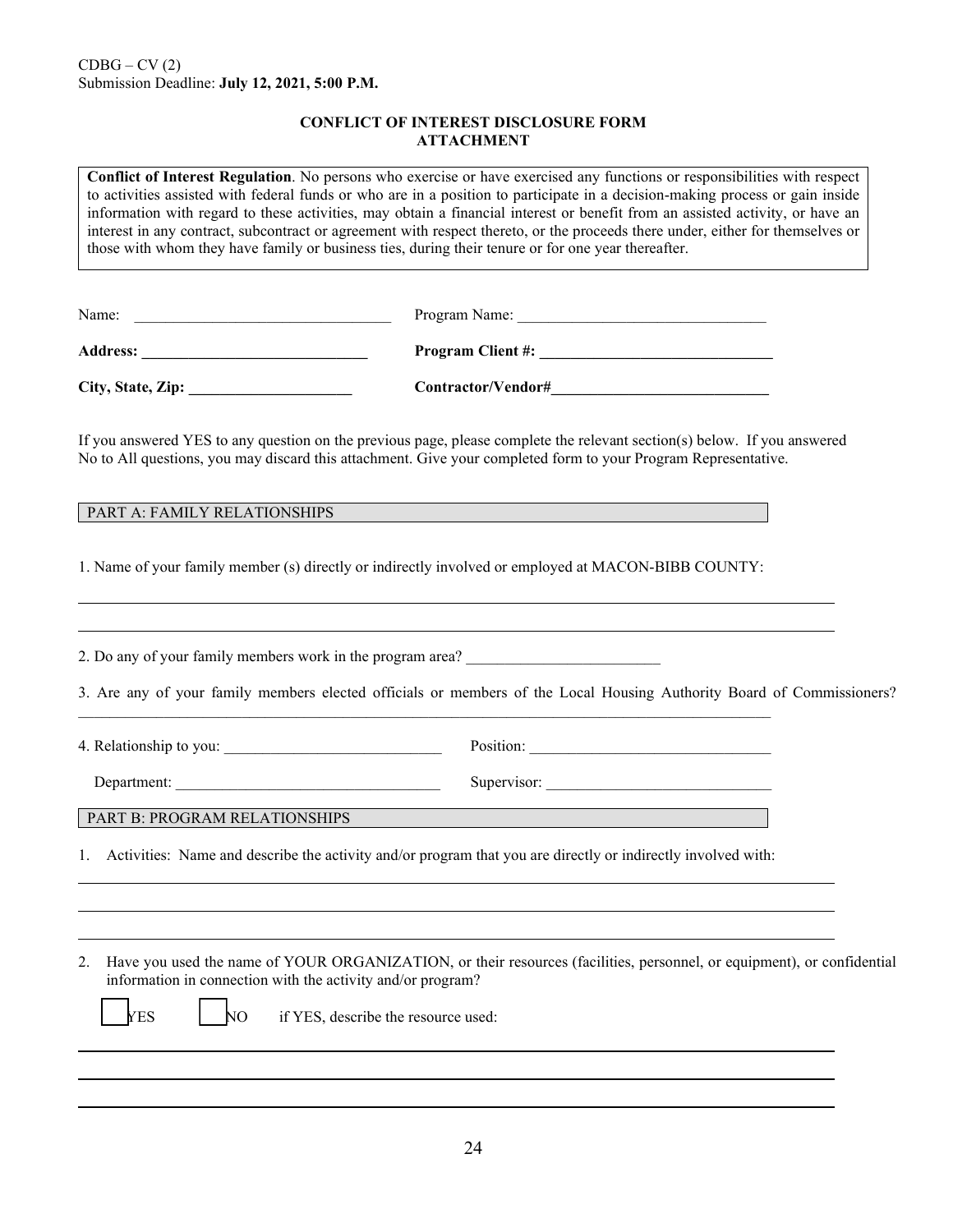### PART C: BUSINESS RELATIONSHIPS

Please complete this section for each business relationship, or attach a separate explanation of business and research activities.

- 1. Name of business:
- 2. Categorize the business' relationship with MACON-BIBB COUNTY.
	- Consultant or advisor Research activities Business or referrals Other contractual or business relationship

#### **Briefly, describe the business, or licensing activity:**

3. Have you used YOUR ORGANIZATION's name, resources (facilities, personnel, or equipment), or confidential information in connection with the activity?

|--|

S NO if YES, describe the resource used:

4. Who is involved with the business? Check all that apply:

| Yourself                                                                                                                                                                                          |        |  |  |  |  |  |  |
|---------------------------------------------------------------------------------------------------------------------------------------------------------------------------------------------------|--------|--|--|--|--|--|--|
| Your family member (name and relationship)                                                                                                                                                        |        |  |  |  |  |  |  |
| Describe the position or involvement (check all that apply):<br>Owner/Investor<br>Board Member<br>Employee/Manager<br>5. Are you receiving any type of compensation?   No   Yes: If yes, describe |        |  |  |  |  |  |  |
| 6. Who at YOUR ORGANIZATION oversees the relationship with this business?                                                                                                                         |        |  |  |  |  |  |  |
| Name:                                                                                                                                                                                             | Title: |  |  |  |  |  |  |
| Department:                                                                                                                                                                                       | Phone: |  |  |  |  |  |  |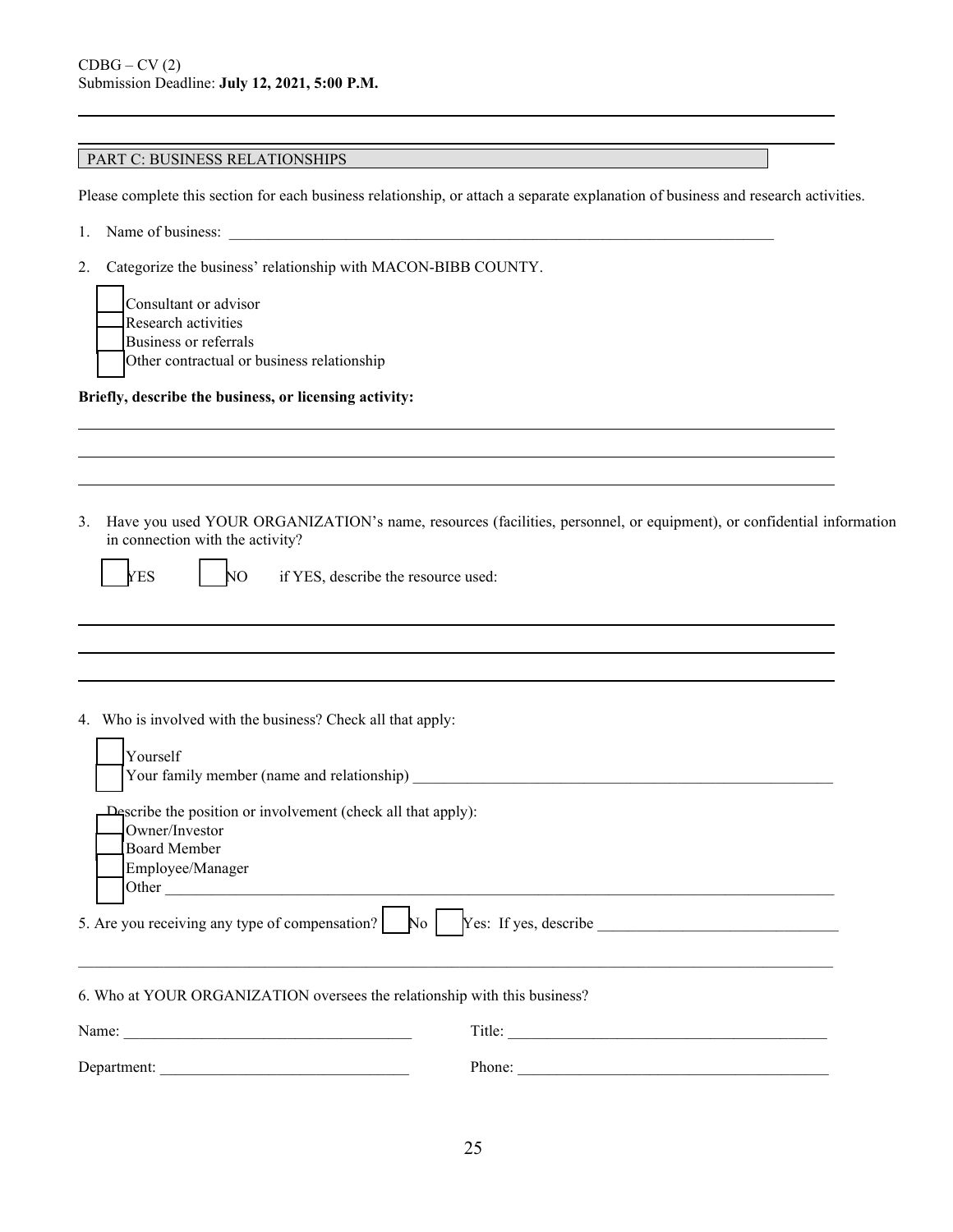#### PART D: GIFTS FOR PERSONAL USE:

1. What was the dollar value of the gift (s) you or your family member received or donated?

\_\_\_\_\_\_\_\_\_\_\_\_\_\_\_\_\_\_\_\_\_\_\_\_\_\_\_\_\_\_\_\_\_\_\_\_\_\_\_\_\_\_\_\_\_\_\_\_\_\_\_\_\_\_\_\_\_\_\_\_\_\_\_\_\_\_\_\_\_\_\_\_\_\_\_\_\_\_\_\_\_\_\_\_\_\_\_\_\_\_\_\_\_\_

- 2. Who was the donor or donee of the gift?
- 3. What is the donor's or donee's relationship with MACON-BIBB COUNTY?

#### PART E: LEGAL PROCEEDINGS AND DEBARMENT

Describe any legal proceedings or debarment situations: \_\_\_\_\_\_\_\_\_\_\_\_\_\_\_\_\_\_\_\_\_\_\_\_\_\_\_\_\_\_\_\_\_\_\_\_\_\_\_\_\_\_\_\_\_\_\_\_\_\_\_\_

| Print Name: | Date: |  |
|-------------|-------|--|
| Signature:  | Date: |  |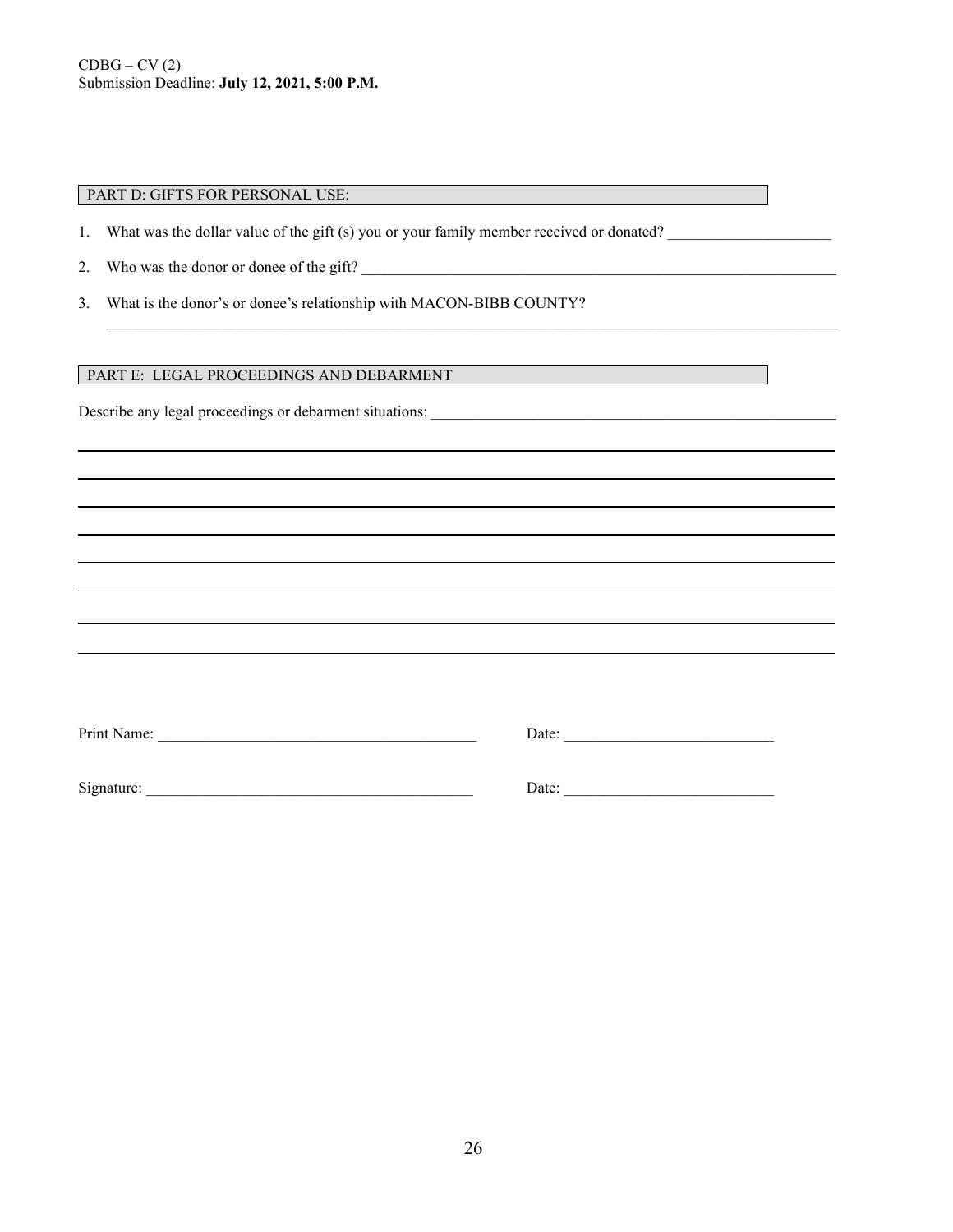### **ACKNOWLEDGEMENT OF CDBG FUNDED CONSTRUCTION/REHABILITATION PROJECTS**

If the applicant anticipates using CDBG-CV (2) funds for construction or rehabilitation, the following Federal and Local government requirements must be acknowledged:

1. All construction or rehabilitation plans and specifications for the project must be approved by the department of Planning and Zoning, Inspection and Fees, and Fire (if applicable). If the project affects a building listed or eligible for listing on the National Register of Historic Places, all plans and specifications must be approved by the Historic Preservation Review Person in accordance with the Memorandum of Understanding with the State Historic Preservation Office, the Local government, and the Macon Heritage Foundation.

2. The local government shall not be obligated to pay any funds to the project prior to the completion by the local government of an environmental review of the projects, and said review is approved by any government agencies as may be required by law.

3. This applicant will assure all wages paid to construction workers by it or its subcontractors are in compliance with federal, state, and local labor requirements. The applicant agrees to include in the construction bid specifications in connection with this agreement and the applicable Federal Wage Determination assigned to this project by HUD. The applicant must also inform his contractor/subcontractor that they will be required to submit documents after an ECDD-conducted preconstruction conference and prior to construction. Weekly and/or monthly reports must be submitted thereafter, as required by the federal government.

4. The applicant agrees to comply with, and to assume that its subcontractors comply with the 2 CFR Grant and Agreements Part 200 Uniform Guidance Subparts A-E for programs funded in whole or in part by CDBG funds, with 2 CFR Grant and Agreements Part 200 Uniform Guidance Subpart D for the procurement of supplies, equipment, construction and services, and with 2 CFR Grant and Agreements Part 200 Uniform Guidance Subpart E.

5. Pursuant to Section 109 of the Act, the applicant specifically agrees that no person shall be denied the benefits of the program on the grounds of race, color, sex, religion or national origin.

6. The applicant agrees, on its own behalf and on the behalf of its contractors and subcontractors, to take affirmative action attempting to employ low income and minority persons, as mandated by law.

7. As required by 2 CFR Grant and Agreements Part 200 Uniform Guidance Subpart D, professional services must be competitively selected. The competitive selection process must include: a public advertisement, issuance of a request for proposal and a competitive review based on uniform criteria. Selection criteria must consider the basic qualifications, professional competence, experience and suitability of each firm. Fees for professional services must be requested as a fixed sum and not stated as a percentage of construction costs.

8. All documents, bid specifications, notices and construction drawings must be submitted for review and approval of the Economic and Community Development Department prior to public advertisement.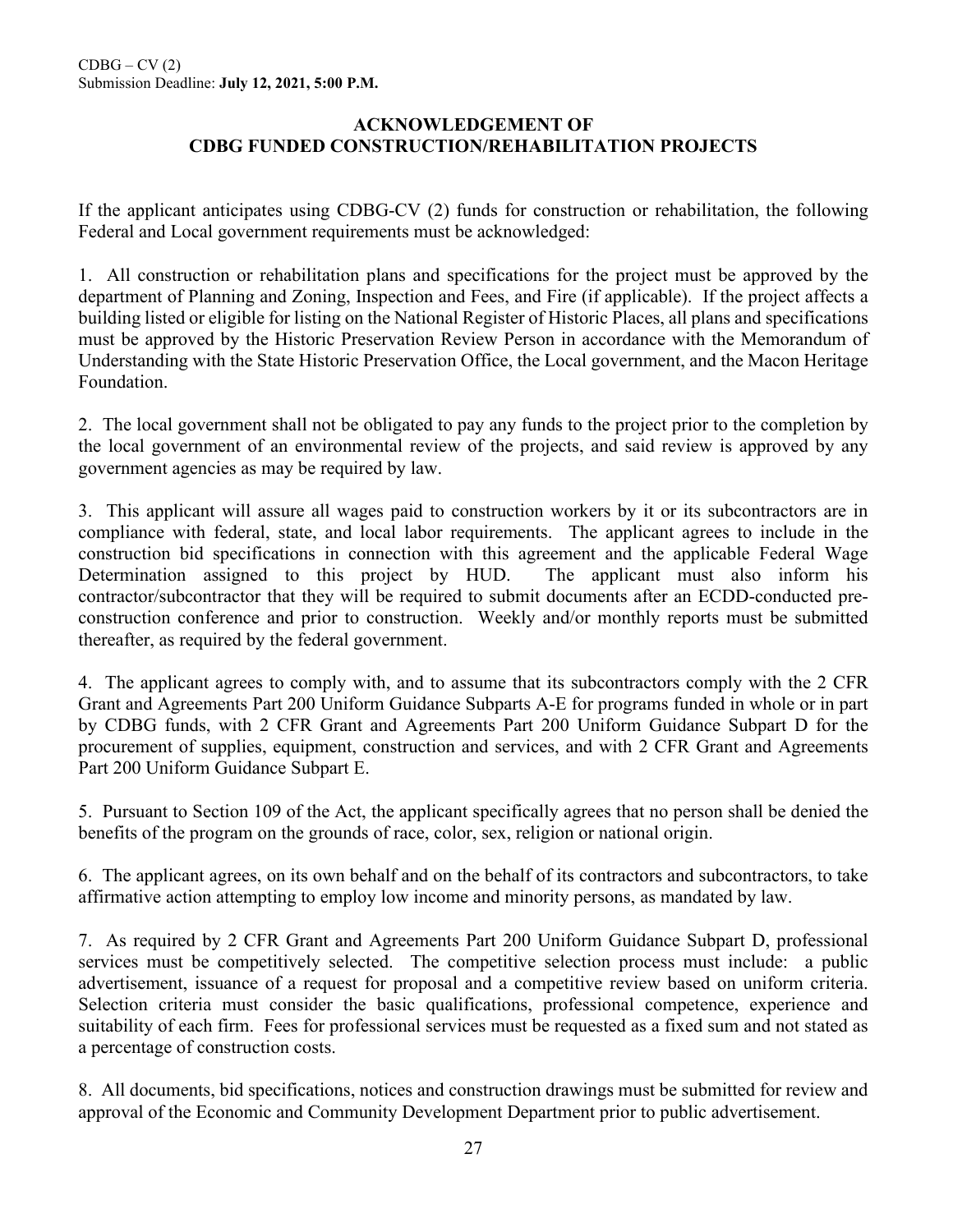9. The bidding process for construction contracts must include a formal advertisement, published in The Macon Telegraph and at least one of the following minority owned newspapers: the Middle Georgia Informer or ¿Que Pasa? In order to assure compliance with this section, the Economic and Community Development Department will be responsible for the advertisements. The expense of such advertisements shall be a part of the overall project expense.

10. All bid openings shall be held at the local government's Purchasing Department.

11. The applicant agrees to submit to the Economic and Community Development Department all documentation of the steps followed in the selection of professional services and construction contracts.

12. The applicant agrees to specify a time of completion and include a liquidated damage clause in all construction contracts. Cost plus a percentage of costs, and percentage of construction costs contracts will not be permitted.

13. If the applicant is awarded CDBG-CV-2 funds, other conditions and requirements will be specified in the funding agreement.

14. The applicant agrees that it will not start construction until an official "Notice to Proceed" has been issued.

15. Pursuant to 570.608 of the CDBG regulations and the provisions in the Housing and Community Development Act of 1987, the applicant agrees to comply with the inspection, notification, testing and abatement procedures concerning lead-based paint.

I HEREBY ACKNOWLEDGE THAT I HAVE READ THE SPECIFIC REQUIREMENTS CONTAINED IN THIS ATTACHMENT "A", AND THAT ELIGIBILITY OF MY ORGANIZATION'S PROJECT DEPENDS UPON COMPLIANCE WITH THE REQUIREMENTS CONTAINED IN THIS ATTACHMENT.

\_\_\_\_\_\_\_\_\_\_\_\_\_\_\_\_\_\_\_\_\_\_\_\_\_\_\_\_\_\_\_\_\_\_\_\_\_\_\_\_\_\_\_\_\_\_\_\_\_\_\_\_\_\_\_\_\_\_\_\_\_\_\_\_\_\_\_\_\_\_\_\_\_\_\_\_\_\_\_\_\_\_\_

SIGNATURE DATE

NAME / TITLE OF SIGNATURE

\_\_\_\_\_\_\_\_\_\_\_\_\_\_\_\_\_\_\_\_\_\_\_\_\_\_\_\_\_\_\_\_\_\_\_\_\_\_\_\_\_\_\_\_\_\_\_\_\_\_\_\_\_\_\_\_\_\_\_\_\_\_\_\_\_\_\_\_\_\_\_\_\_\_\_\_\_\_\_\_\_\_\_ NAME OF ORGANIZATION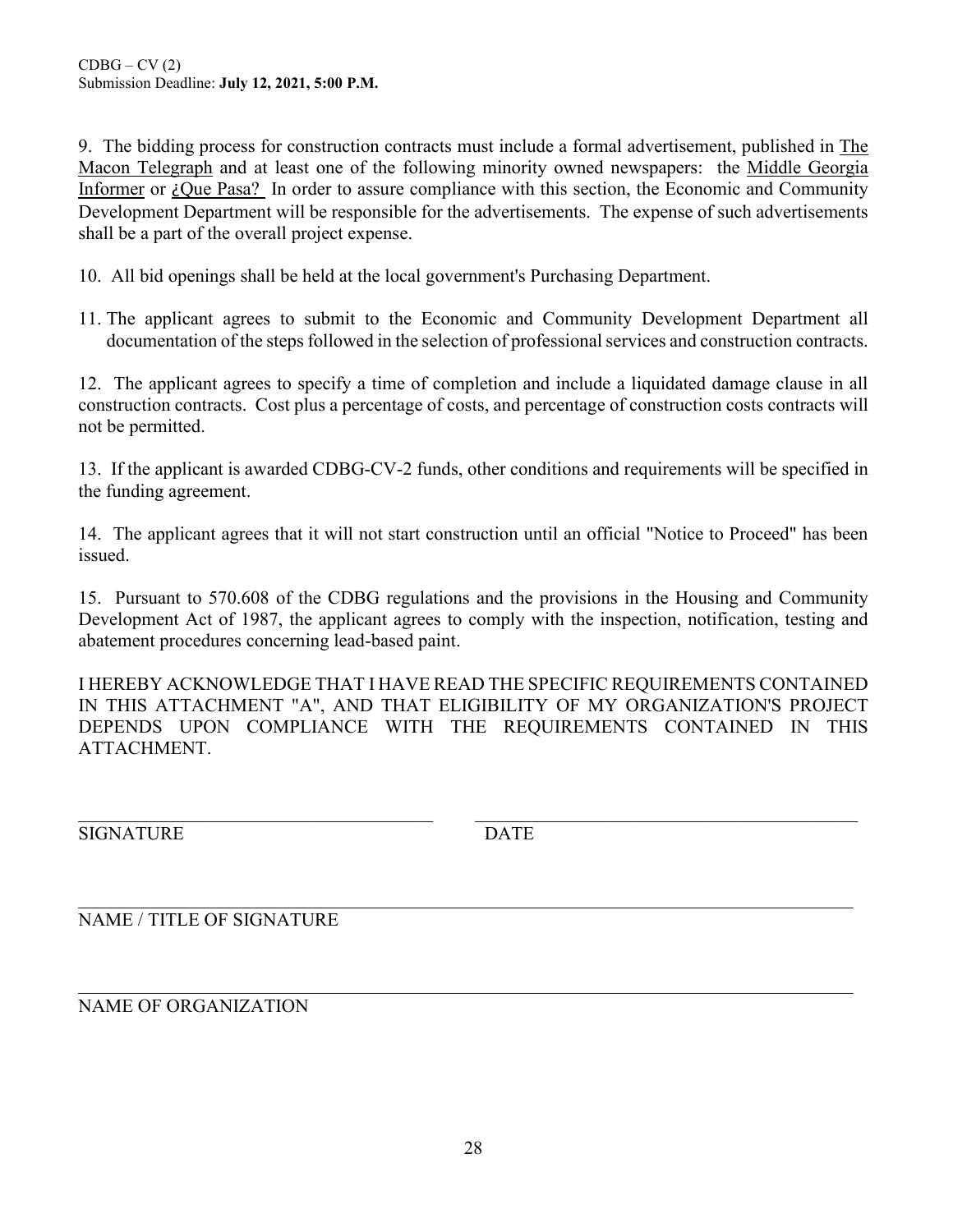### **ACKNOWLEDGEMENT OF LEAD BASED PAINT REQUIREMENTS (24 CFR 35)**

### 1. APPLICABILITY

a. CDBG funded housing activities involving construction, purchase and rehabilitation must comply with U.S. Department of Housing and Urban Development guidelines for the evaluation and control of lead-based paint hazards in housing, dated September 15, 1999.

- b. The following housing rehabilitation activities are excepted:
	- (1) Emergency repairs (but no lead based related emergency repairs).
	- (2) Weatherization
	- (3) Water and/or sewer hookups
	- (4) Installation of security devices
	- (5) Facilitation of tax exempt bond issuances for funds
	- (6) Other single-purpose activities that do not include physical repairs or remodeling of applicable surfaces.
	- (7) Other activities that do not involve applicable surfaces and do not exceed \$5000.00 per unit.

### 2. INSPECTION AND TESTING REQUIREMENTS

- a. The recipient shall be required to test the lead content of chewable surfaces of an apartment building to be rehabilitated, if there is a family residing in one of the units with a child under seven years of age with an identifiable elevated blood level condition (concentration of lead in the blood of 25 micrograms per deciliter or greater) and the building was constructed prior to 1978.
- b. Chewable surfaces are defined as all exterior surfaces of a residential structure, up to five feet from the floor or ground, such as a wall, stairs, deck, porch, railing, windows, or doors that are readily accessible to children under seven years of age, and all interior surfaces of a residential structure.
- c. Lead content shall be tested by using an x-ray fluorescence analyzer or other method approved by HUD. Test readings of 1 mg per cm<sup>2</sup> or higher shall be considered positive for presence of lead based paint.

### 3. REQUIRED TREATMENT

a. Treatment of lead based paint conditions must be included as part of the proposed rehabilitation work. All chewable surfaces in any room found to contain lead based paint must be treated before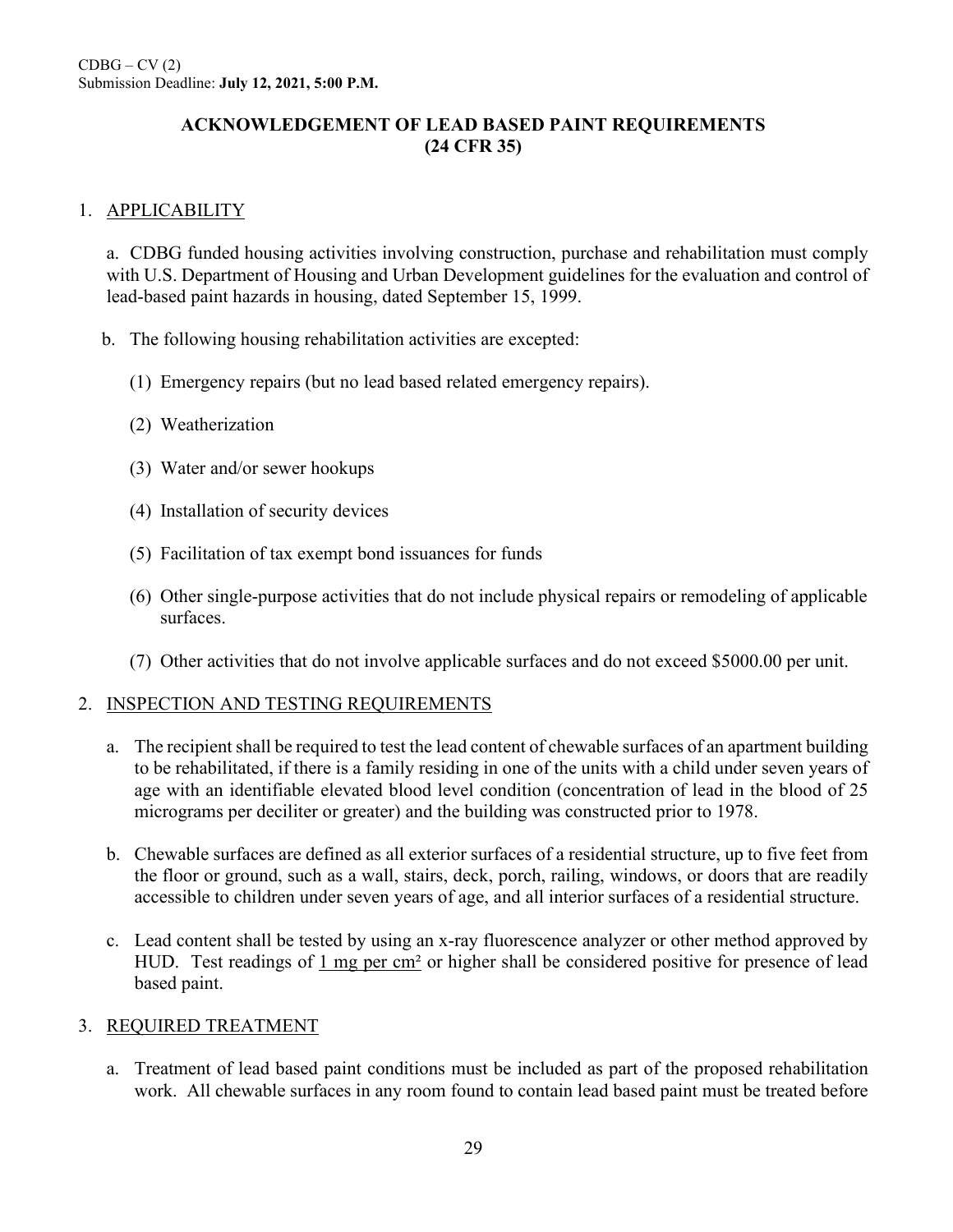final inspection and approval of work. Similarly, all exterior chewable surfaces must be treated when they are found to contain lead based paint.

- b. Minimum treatment involves covering or removing the painted surface. Washing and repainting without thorough removal or covering does not constitute adequate treatment.
- c. Covering can be achieved by adding a layer of gypsum wallboard or fiberglass cloth barrier. Depending on the wall condition, permanently attached, non-strippable wallpaper may be applied. Covering or replacing trim surfaces is also permitted.
- d. Removal can be accomplished by scraping, heat treatment (infra-red or coil type heat guns) or chemicals. Machine sanding and propane torch use are not allowed.

I HEREBY ACKNOWLEDGE THAT I HAVE READ THE SPECIFIC REQUIREMENTS FOR LEAD BASED PAINT CONTAINED IN THIS ATTACHMENT, AND UNDERSTAND THAT MY ORGANIZATION'S PROJECT ELIGIBILITY DEPENDS UPON COMPLIANCE WITH THE REQUIREMENTS CONTAINED IN THIS ATTACHMENT.

\_\_\_\_\_\_\_\_\_\_\_\_\_\_\_\_\_\_\_\_\_\_\_\_\_\_\_\_\_\_\_\_\_\_\_\_\_\_\_\_\_ \_\_\_\_\_\_\_\_\_\_\_\_\_\_\_\_\_\_\_\_\_\_\_\_\_\_\_\_\_\_\_\_\_\_\_\_\_\_\_

SIGNATURE DATE

\_\_\_\_\_\_\_\_\_\_\_\_\_\_\_\_\_\_\_\_\_\_\_\_\_\_\_\_\_\_\_\_\_\_\_\_\_\_\_\_\_\_\_\_\_\_\_\_\_\_\_\_\_\_\_\_\_\_\_\_\_\_\_\_\_\_\_\_\_\_\_\_\_\_\_\_\_\_\_\_\_\_\_ NAME / TITLE OF SIGNATOR

NAME OF ORGANIZATION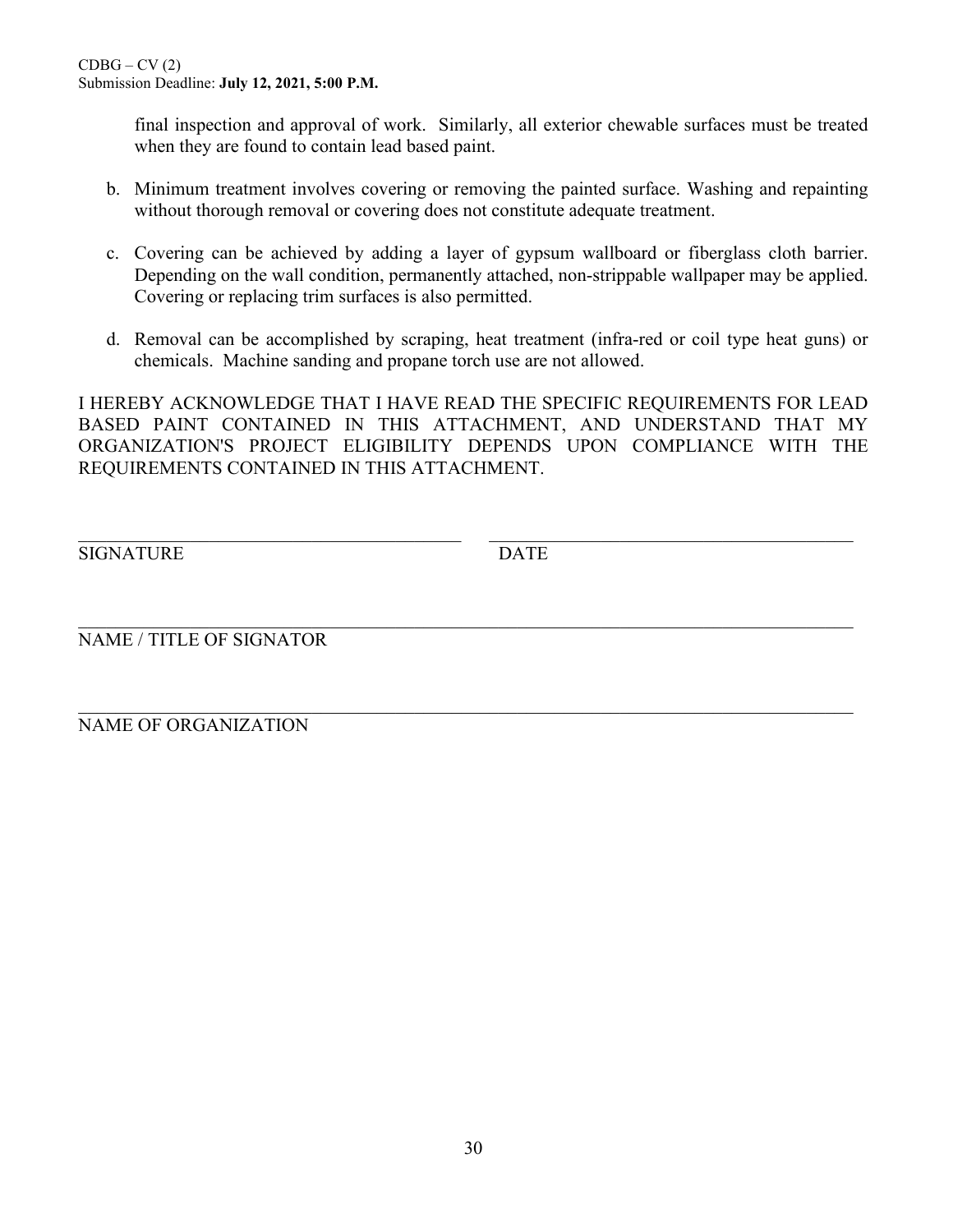# **ACKNOWLEDGEMENT OF RELIGIOUS ORGANIZATION REQUIREMENTS**

- 1. In accordance with the First Amendment of the United States Constitution "church/state principles set forth at 24 CFR 570.200," - CDBG assistance may not, as a general rule, be provided to primarily religious entities for any activities, including secular activities.
- 2. The following restrictions and limitations therefore apply to the use of CDBG funds by any provider which represents that it is, or may be deemed to be, a religious or denominational institution or an organization operated for religious purposes which are supervised or controlled by, or operates in conjunction with, a religious or denominational institution or organization.
- 3. Any religious entity that applies for and is granted CDBG funds for public service must agree to the following:
	- a. It will not discriminate against any employee or applicant for employment on the basis of religion and will not limit employment or give preference in employment to persons on the basis of religion;
	- b. It will not discriminate against any person applying for such public services on the basis of religion and will not limit such services or give preference to persons on the basis of religion;
	- c. It will provide no religious instruction or counseling, conduct no religious worship or service, engage in no religious proselytizing, and exert no other religious influence in the provision of such public services;
	- d. CDBG funds may not be used for the acquisition of property or the construction or rehabilitation (including historic preservation or removal of architectural barriers) or structures to be used for religious purposes or which will otherwise promote religious interests.
- 4. CDBG funds may be used to rehabilitate buildings owned by primarily religious entities which are to be used for a wholly secular purpose under the following conditions:
	- a. The building (or portion thereof) that is to be improved with CDBG assistance has been leased to an existing or newly established wholly secular entity (which may be an entity established by the religious entity);
	- b. The CDBG assistance is provided to the lessee (and not to the lessor) to make improvements;
	- c. The leased premises will be used exclusively for secular purposes available to all persons regardless of religious affiliation;
	- d. The lease payments do not exceed fair market value of the premises as they were before the improvements were made;
	- e. The portion of the cost of any improvements that also serve a non-leased portion of the building will be allocated to and paid by the lessor;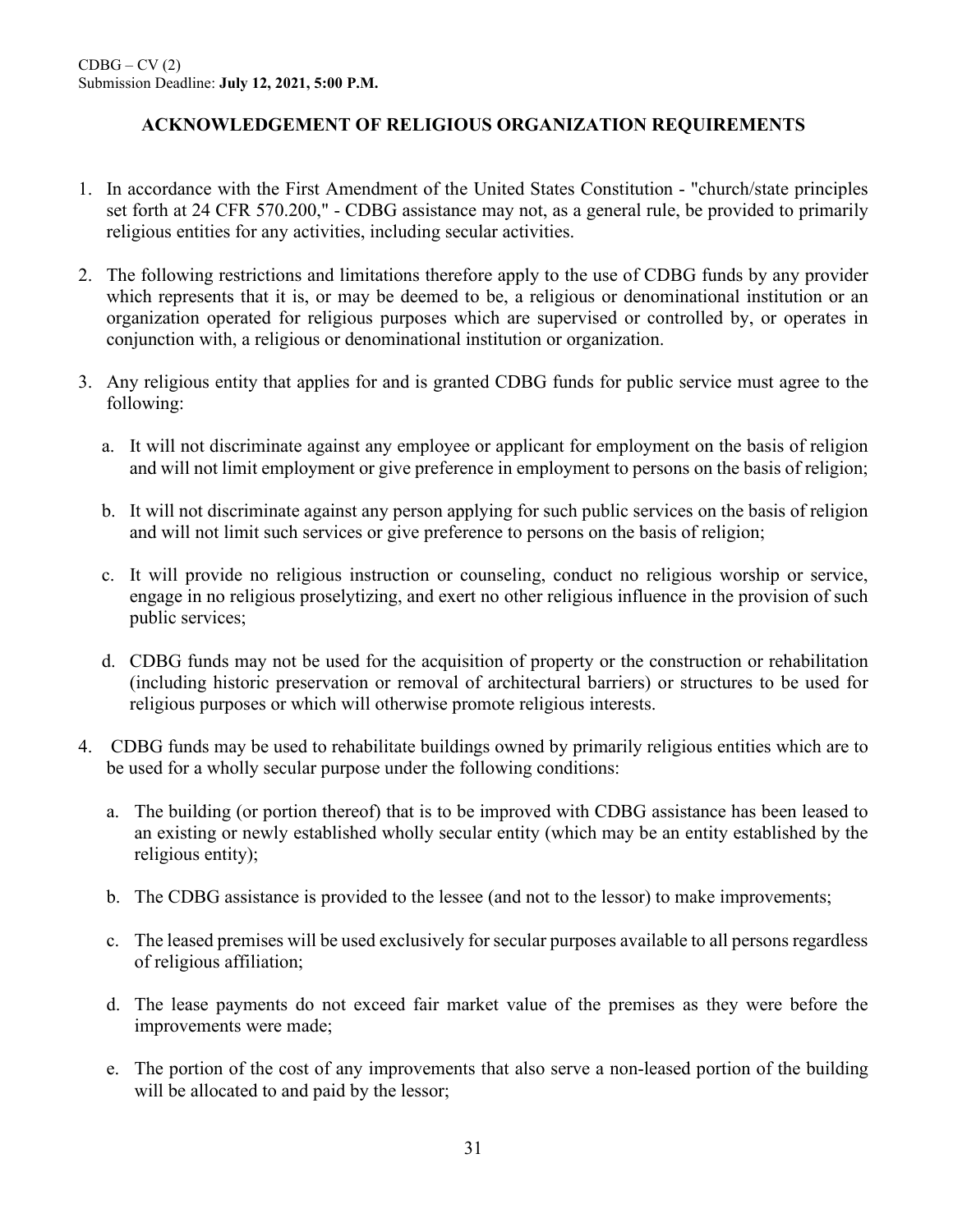- f. The lessor enters into a binding agreement that unless the lessee, or a qualified successor lessee, retains the use of the leased premises for a wholly secular purpose for at least the useful life of the improvements, the lessor will pay to the lessee an amount equal to the residual value of the improvements;
- g. The lessee must remit the amount received from the lessor to the recipient or sub-recipient from which the CDBG funds were derived.

I HEREBY ACKNOWLEDGE THAT I HAVE READ THE SPECIFIC REQUIREMENTS CONTAINED IN THIS ATTACHMENT "C", AND THAT ELIGIBILITY OF MY ORGANIZATION'S PROJECT DEPENDS UPON COMPLIANCE WITH THE REQUIREMENTS CONTAINED IN THIS ATTACHMENT.

\_\_\_\_\_\_\_\_\_\_\_\_\_\_\_\_\_\_\_\_\_\_\_\_\_\_\_\_\_\_\_\_\_\_\_\_\_\_\_\_\_\_\_\_ \_\_\_\_\_\_\_\_\_\_\_\_\_\_\_\_\_\_\_\_\_\_\_\_\_\_\_\_\_\_\_\_\_\_\_\_

SIGNATURE DATE

\_\_\_\_\_\_\_\_\_\_\_\_\_\_\_\_\_\_\_\_\_\_\_\_\_\_\_\_\_\_\_\_\_\_\_\_\_\_\_\_\_\_\_\_\_\_\_\_\_\_\_\_\_\_\_\_\_\_\_\_\_\_\_\_\_\_\_\_\_\_\_\_\_\_\_\_\_\_\_\_\_\_\_ NAME / TITLE OF SIGNATURE

NAME OF ORGANIZATION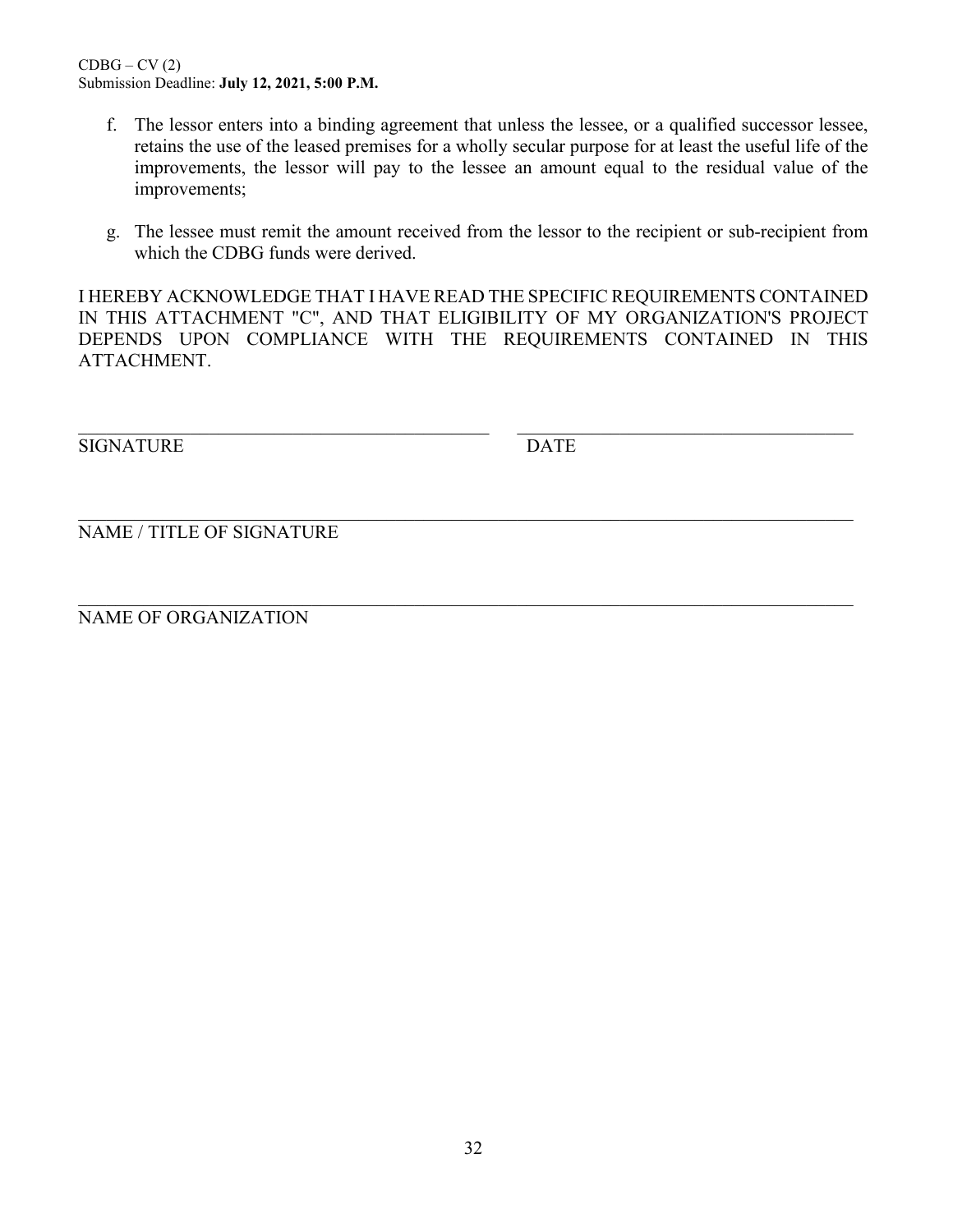### **CONSTRUCTION/FACILITY IMPROVEMENT PROJECT**

Complete this page if funds will be used for construction projects.

1. Describe in detail the physical improvements that will be made. Attach construction estimates (using Davis-Bacon Wages, Labor Standards and Section 3 Program), preliminary designs, photograph blueprints, and specifications: a. Does applicant own the property or site? The Mess Conservation of No If not, provide a copy of lease agreement and letter from the owner confirming. **Requests for property leased/purchased with CDBG funds for \$100,000 and under will require an eligible CDBG use for 5 years; \$100,000 to \$300,000 requires 10 years and \$300,000 and above requires 20 years.**  2. Does the project require land use and/or zoning change? The Yes No If yes, explain: 3. Describe long-term operation and maintenance plans for the project: 4. Provide evidence of funds by letters of commitment with contact person. 5. Must submit a signed construction estimate from a licensed contractor. 6. Contractor Name: Address: <u>Zip Code:</u> Zip Code: <u>Zip Code:</u> Telephone: License Number: No. 2008. Contract of the United States of the United States of the United States of the United States of the United States of the United States of the United States of the United States of the United State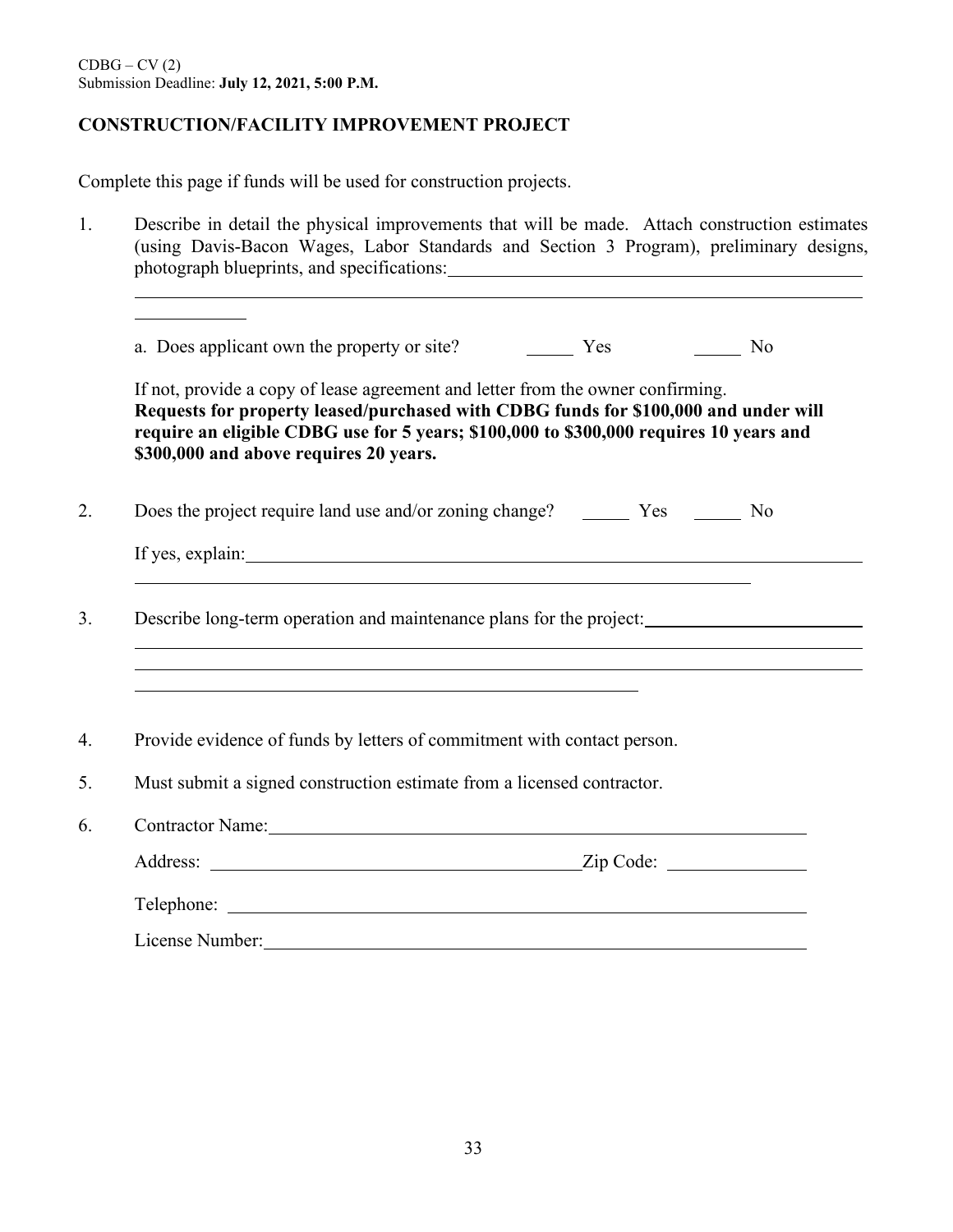### **ACQUISITION PROJECT**

Acquisition of Real Property

(CDBG funds will only be used to purchase property at Fair Market Value (FMV) appraised value. Applicants will be responsible for purchase cost above FMV.)

1. Describe in detail the acquisition of the property. (Attach photograph)

| Letter of intent to sell from property owner attached?            | Yes | $\overline{N}$ |
|-------------------------------------------------------------------|-----|----------------|
| Does the project require land use and/or zoning change? Fig. Pres |     | N <sub>o</sub> |
| If yes, explain:                                                  |     |                |

4. Provide evidence of funds by letters of commitment with contact person.

**Requests for property leased/purchased with CDBG funds for \$100,000 and under will require an eligible CDBG use for 5 years; \$100,000 to \$300,000 requires 10 years and \$300,000 and above requires 20 years.**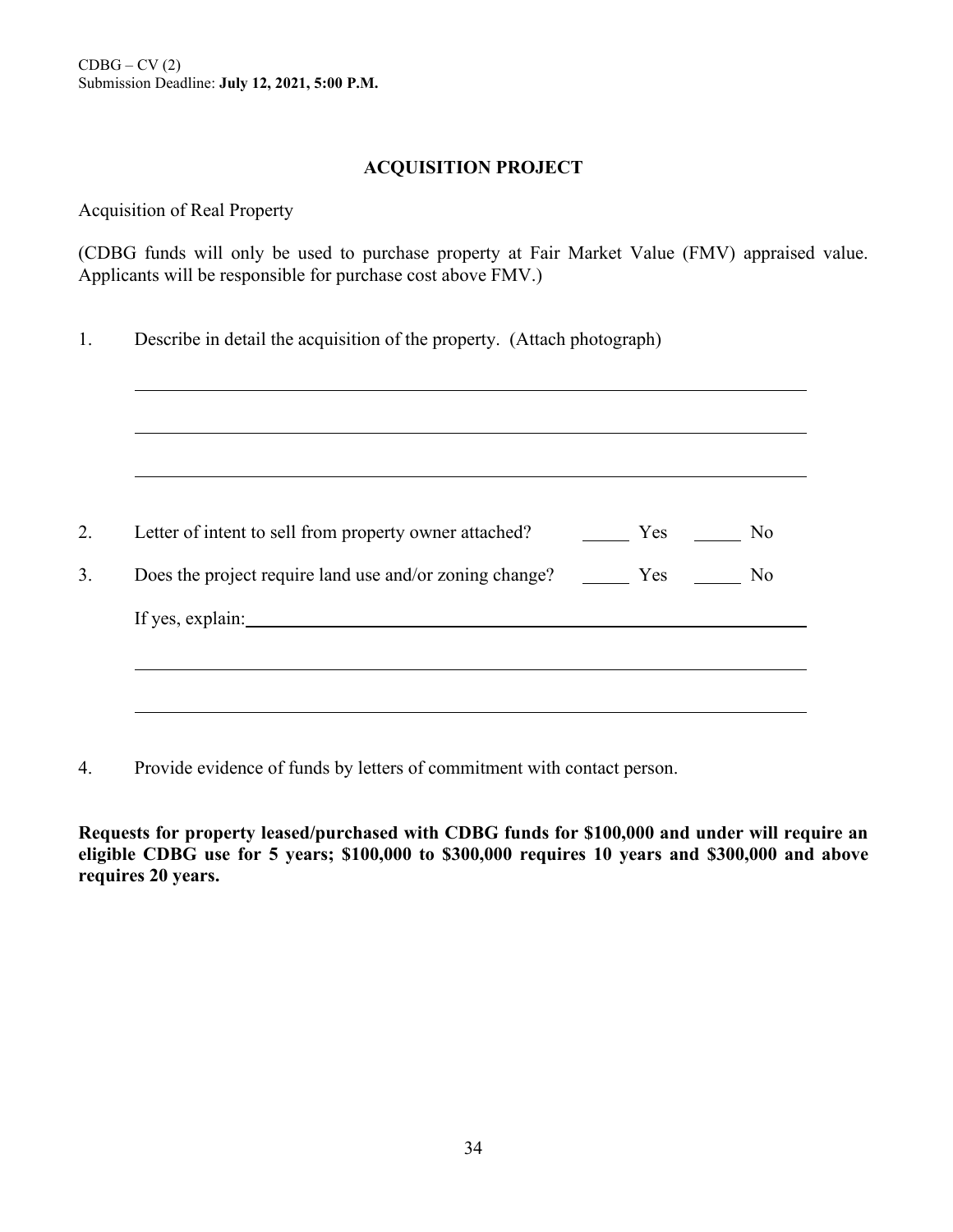# **Community Development Block Grant (CDBG) Macon-Bibb County - Economic & Community Development Department CDBG – CV (2)**

# **TABLE OF CONTENTS**

**A. Budget Itemization Form(s)** *(please see pages 26-27 of application instructions)*

- **B. Budget Narrative of Proposed Expenditures** (Insert attachment containing narrative)
- **C. Budget Summary Form** *(please see page 28 of application instructions)*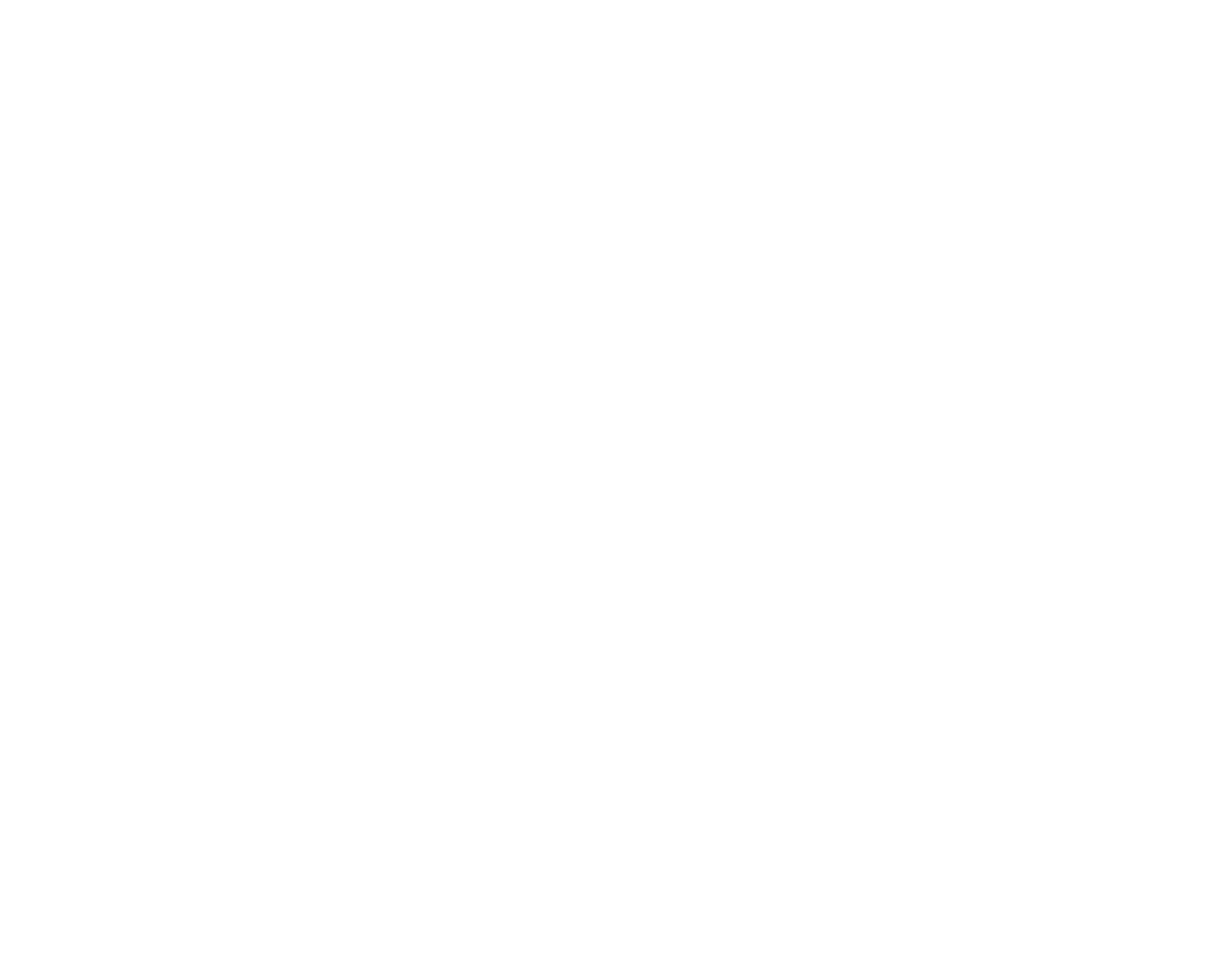# **BUDGET ITEMIZATION SHEET\***

Project Operator\_\_\_\_\_\_\_\_\_\_\_\_\_\_\_\_\_\_\_\_\_\_\_\_\_\_\_\_\_\_\_\_ CDBG – CV (2) **2021** Date Submitted **\_\_\_\_\_\_\_\_**

| Line                  | <b>Line Item Breakdown</b> | <b>Category Amount</b>       |                           |                       |                                   |                                         |
|-----------------------|----------------------------|------------------------------|---------------------------|-----------------------|-----------------------------------|-----------------------------------------|
| Item<br><b>Number</b> |                            | <b>Total Project</b><br>Cost | CD<br>Funds               | Other<br><b>Funds</b> | <b>Sources of</b><br><b>Match</b> | In-kind<br><b>Match</b><br><b>Funds</b> |
|                       |                            |                              |                           |                       |                                   |                                         |
|                       |                            |                              |                           |                       |                                   |                                         |
|                       |                            |                              |                           |                       |                                   |                                         |
|                       |                            |                              |                           |                       |                                   |                                         |
|                       |                            |                              |                           |                       |                                   |                                         |
|                       |                            |                              |                           |                       |                                   |                                         |
|                       |                            |                              |                           |                       |                                   |                                         |
|                       |                            |                              |                           |                       |                                   |                                         |
|                       |                            |                              |                           |                       |                                   |                                         |
|                       | Total Amount:              | \$                           | $\boldsymbol{\mathsf{S}}$ | \$                    |                                   | $\boldsymbol{\mathsf{S}}$               |